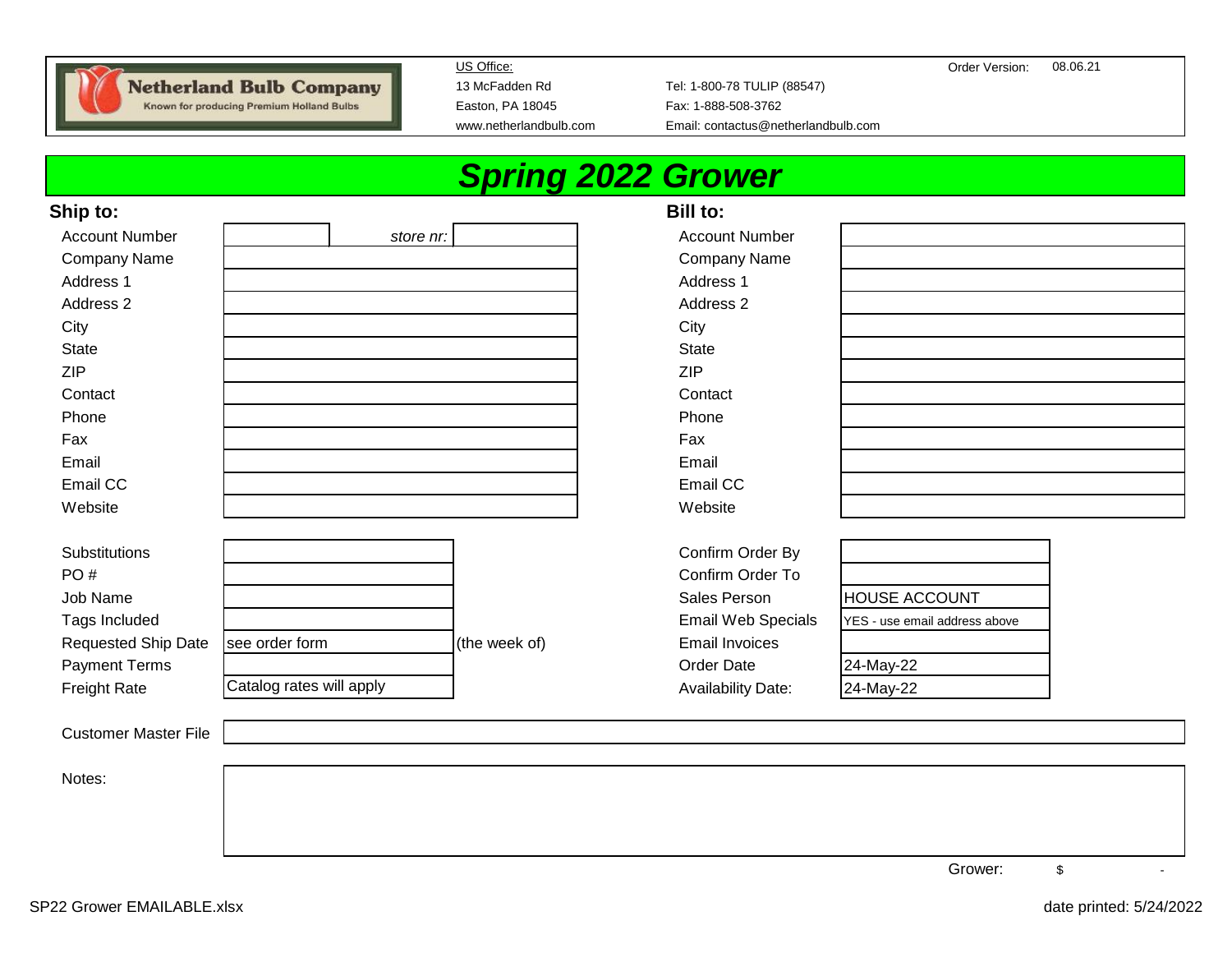

#### **Spring 2022 Grower** *Customer Number:*

**order form** *Name;* \$ -

| ame: |  |  |
|------|--|--|

*PO #:*

| Order<br>$\mathbf{1}$ | Order                   | Total         | Item#                                | 1st Ship Page<br>Week |                | Variety                                                                                 | <b>Common Name</b>                   | Genus                                | Variety                                                        | <b>UPC</b>                         | Size                 | Patent               | Unit<br>Qtv           | Includes | <b>Sell Price</b>                                                  | <b>Total Cost</b>                                |
|-----------------------|-------------------------|---------------|--------------------------------------|-----------------------|----------------|-----------------------------------------------------------------------------------------|--------------------------------------|--------------------------------------|----------------------------------------------------------------|------------------------------------|----------------------|----------------------|-----------------------|----------|--------------------------------------------------------------------|--------------------------------------------------|
| 28-Mar 4-Apr          | $\overline{\mathbf{2}}$ | <b>Plants</b> |                                      |                       |                |                                                                                         |                                      |                                      |                                                                |                                    |                      |                      |                       | Tags     |                                                                    |                                                  |
|                       |                         |               |                                      |                       |                | <b>Perennials A-Z</b>                                                                   |                                      |                                      |                                                                |                                    |                      |                      |                       |          |                                                                    |                                                  |
|                       |                         |               |                                      |                       |                |                                                                                         |                                      |                                      |                                                                |                                    |                      |                      |                       |          |                                                                    |                                                  |
|                       |                         |               | 1010-111-330<br>1010-109-330         | 14-Feb<br>14-Feb      |                | 4 Achillea millefolium Desert Eve Terracotta<br>4 Achillea millefolium New Vintage™ Red | arrow                                | <b>Achillea</b><br><b>Achillea</b>   | <b>Desert Eve TM 'Terracotta'</b><br><b>New Vintage TM Red</b> | 0 00744 41998 4<br>0 00744 41620 4 | 3"<br>3"             | PP025618             | 30<br>30              | 30<br>30 | 2.30<br>$\mathcal{L}$<br>$\mathbf{s}$<br>2.15                      | $\sim$                                           |
|                       |                         |               | 1010-110-330                         | 14-Feb                |                | 4 Achillea millefolium New Vintage™ Violet                                              | arrow<br>arrow                       | <b>Achillea</b>                      | <b>New Vintage TM Violet</b>                                   | 0 00744 41922 9                    | 3"                   | PP025750             | 30                    | 30       | 2.15<br>$\overline{\mathcal{S}}$                                   | $\blacksquare$<br>\$                             |
|                       |                         |               | 1010-102-330                         | 14-Feb                |                | 4 Achillea Strawberry Seduction                                                         | arrow                                | <b>Achillea</b>                      | <b>Strawberry Seduction</b>                                    | 0 00744 40005 0                    | 3 <sup>n</sup>       | PP018401, COPF       | 30                    | 30       | $\overline{\$}$<br>1.95                                            | - \$<br>$\sim$                                   |
|                       |                         |               | 1022-100-301                         | 17-Jan                |                | 4 Aconitum carmichaelii Arendsii                                                        | <b>utumn Monkshood</b>               | Aconitum                             | Arendsii                                                       | 0 00744 25400 4                    | #1                   |                      | 30                    | 30       | $\mathbb{S}$<br>0.85                                               | $\blacksquare$                                   |
|                       |                         |               | 1040104301USA                        | 21-Mar                | $5 -$          | Actaea Chocoholic                                                                       | igbane                               | Actaea                               | Chocoholic                                                     | 0 00744 40814 8                    | #1                   | PP024821             | 30                    | 30       | \$<br>5.80                                                         | $\sim$                                           |
|                       |                         |               | 1122-100-330                         | 14-Feb                | 5 <sup>5</sup> | Ajuga reptans Black Scallop                                                             | igleweed                             | Ajuga                                | <b>Black Scallop</b>                                           | 0 00744 40011 1                    | 3"                   | P015815, COPF        | 30                    | 30       | \$<br>2.05                                                         |                                                  |
|                       |                         |               | 1122-106-330<br>1122-101-330         | 14-Feb<br>14-Feb      |                | 5 Ajuga reptans Blueberry Muffin                                                        | <b>igleweed</b>                      | Ajuga<br>Ajuga                       | <b>Blueberry Muffin</b>                                        | 0 00744 41999 1<br>0 00744 32004 4 | 3"<br>3"             | PP022092             | 30<br>30              | 30<br>30 | \$<br>2.45<br>\$<br>1.70                                           | $\blacksquare$                                   |
|                       |                         |               | 1130-113-330                         | 14-Feb                | 6              | 5 Ajuga reptans Burgundy Glow<br>Alcea rosea Halo Cerise                                | igleweed<br>ollyhock                 | <b>Alcea</b>                         | <b>Burgundy Glow</b><br><b>Halo Cerise</b>                     | 0 00744 41859 8                    | 3 <sup>n</sup>       |                      | 30                    | 30       | 2.75<br>\$                                                         | £.<br>$\blacksquare$                             |
|                       |                         |               | 1130-106-330                         | 14-Feb                | 6              | Alcea rosea Queeny Purple                                                               | ollyhock                             | Alcea                                | <b>Queeny Purple</b>                                           | 0 00744 40014 2                    | $3^{\circ}$          |                      | 30                    | 30       | 2.05<br>-S                                                         | $\sim$<br>- 5                                    |
|                       |                         |               | 1150-106-330                         | 14-Feb                | 6              | <b>Allium Rising Star</b>                                                               | :hive                                | <b>Allium</b>                        | <b>Rising Star</b>                                             | 0 00744 42002 7                    | 3"                   |                      | 30                    | 30       | 4.70<br>-S                                                         | $\bullet$<br>- 5                                 |
|                       |                         |               | 1150-104-330                         | 14-Feb                | 6              | Allium senescens Blue Eddy                                                              | erman Garlic                         | Allium                               | <b>Blue Eddy</b>                                               | 0 00744 41783 6                    | 3"                   |                      | 30                    | 30       | 4.70<br>S.                                                         | $\bullet$                                        |
|                       |                         |               | 1150-108-330                         | 14-Feb                | 6              | Allium Summer Peek-A-Boo                                                                | rnamental Onion                      | Allium                               | Summer Peek-a-Boo®                                             | 0 00744 42001 0                    | 3"                   |                      | 30                    | 30       | 4.70<br>S.                                                         | $\sim$                                           |
|                       |                         |               | 1244-102-330<br>1372-100-321         | 21-Feb                | $\overline{7}$ | Amsonia Butterscotch                                                                    | lue Star Flower                      | Amsonia                              | <b>Butterscotch</b>                                            | 0 00744 41924 3                    | 3"<br>$3"$           |                      | 30<br>21              | 30<br>21 | 4.85<br>s.<br>6.95<br>-S                                           | $\sim$<br>- 93                                   |
|                       |                         |               | 1415-100-330                         | 14-Feb<br>21-Mar      | $\overline{7}$ | 7 Aralia cordata Sun King<br>Artemisia schmidtiana Silver Mound                         | apanese Spikenard<br>Vormwood        | <b>Aralia</b><br><b>Artemisia</b>    | <b>Sun King</b><br><b>Silver Mound</b>                         | 0 00744 41624 2<br>0 00744 33913 8 | 3 <sup>1</sup>       |                      | 30                    | 30       | 1.95<br>\$                                                         | $\sim$<br>$\sim$<br>- 56                         |
|                       |                         |               | 1415-102-330                         | 21-Mar                | $\overline{7}$ | Artemisia Sea Salt                                                                      | Vormwood                             | Artemisia                            | <b>Sea Salt</b>                                                | 0 00744 41927 4                    | 3"                   |                      | 30                    | 30       | 2.35<br>\$                                                         | $\sim$<br>- 5                                    |
|                       |                         |               | 1432100301USA                        | 21-Mar                |                | 7 Aruncus dioicus Kneiffi                                                               | ioat's Beard                         | <b>Aruncus</b>                       | <b>Kneiffil</b>                                                | 0 00744 26004 3                    | #1                   |                      | 30                    | 30       | 3.05<br>\$                                                         | $\sim$<br>- \$                                   |
|                       |                         |               | 1280-109-321                         | 14-Feb                | $\mathbf{8}$   | Anemone hupehensis Lucky Charm                                                          | apanese Anemone                      | Anemone                              | <b>Lucky Charm</b>                                             | 0 00744 41508                      | 3"                   |                      | 21                    | 21       | \$<br>5.80                                                         | $\sim$                                           |
|                       |                         |               | 1280-101-321                         | 14-Feb                | $\mathbf{8}$   | Anemone hupehensis Pamina                                                               | panese Anemone                       | Anemone                              | Pamina                                                         | 0 00744 40019                      | 3"                   |                      | 21                    | 21       | 5.80<br>\$                                                         | $\sim$                                           |
|                       |                         |               | 1285-100-321                         | 14-Feb                | 8              | Anemone hupehensis robustissima                                                         | rapeleaf Anemone                     | Anemone                              | Robustissima                                                   | 0 00744 25910 8                    | 3"                   |                      | 21                    | 21       | 5.50<br>\$                                                         | $\sim$                                           |
|                       |                         |               | 1280-103-321<br>1280-107-321         | 14-Feb<br>14-Feb      | $\mathbf{R}$   | Anemone hupehensis Whirlwind<br>Anemone hybrida Fantasy™ Pocahontas                     | ipanese Anemone<br>ocahontas Anemone | Anemone<br>Anemone                   | <b>Whirlwind</b><br><b>Fantasy TM 'Pocahontas</b>              | 0 00744 40020 :<br>0 00744 41378 4 | 3"<br>3 <sup>1</sup> | PP025352             | 21<br>21              | 21<br>21 | \$<br>5.80<br>\$<br>6.50                                           | $\sim$<br>$\sim$                                 |
|                       |                         |               | 1280-112-321                         | 14-Feb                | $\mathbf{8}$   | Anemone hybrida Fantasy™ Red Riding Hood                                                | apanese Anemone                      | Anemone                              | <b>Fantasy TM 'Red Riding Hood'</b>                            | 0 00744 41709 6                    | 3"                   | PPAF                 | 21                    | 21       | $\mathbb{S}$<br>6.50                                               | $\mathbf{r}$<br>- \$                             |
|                       |                         |               | 1280-100-321                         | 14-Feb                |                | Anemone hybrida Honorine Jobert                                                         | panese Anemone                       | Anemone                              | <b>Honorine Jobert</b>                                         | 0 00744 25902                      | 3"                   |                      | 21                    | 21       | $\mathbb{S}$<br>5.80                                               | $\sim$<br>- \$                                   |
|                       |                         |               | 1350-105-330                         | 14-Feb                |                | Aquilegia caerulea Deep Blue & White                                                    | olumbine                             | Aquilegia                            | Deep Blue & White                                              | 0 00744 41861 1                    | 3"                   |                      | 30                    | 30       | $\mathbf{s}$<br>2.85                                               | $\sim$<br>- \$                                   |
|                       |                         |               | 1350-106-330                         | 14-Feb                | 9              | Aquilegia caerulea Kirigami Mixture                                                     | olumbine                             | Aquilegia                            | <b>Kirigami Mixture</b>                                        | 0 00744 41862 8                    | 3"                   |                      | 30                    | 30       | $\overline{\mathbf{s}}$<br>2.85                                    | ∣ \$<br>$\sim$                                   |
|                       |                         |               | 1350-901-330                         | 14-Feb                | 9              | Aquilegia Earlybird Mix                                                                 | olumbine                             | Aquilegia                            | <b>Earlybird TM Mixture</b>                                    | 0 00744 42003 4                    | 3"                   |                      | 30                    | 30       | $\overline{\mathbf{s}}$<br>2.50                                    | $\overline{\phantom{a}}$<br>-96                  |
|                       |                         |               | 1441-100-330                         | 21-Mar                |                | 10 Asclepias tuberosa Hello Yellow                                                      | utterfly Weed                        | <b>Asclepias</b>                     | <b>Hello Yellow</b>                                            | 0 00744 40040 1                    | $3^{\circ}$<br>#1    | PPAF                 | 30<br>30              | 30       | $\overline{\mathbf{s}}$<br>2.70<br>$\overline{\mathbf{S}}$<br>2.85 | $\sim$<br>\$<br>$\sim$                           |
|                       |                         |               | 1500102301USA<br>1491-115-302        | 21-Mar<br>14-Feb      |                | 11 Astrantia major Star of Beauty<br>12 Astilbe chinensis Visions                       | asterwort<br>hinese Astilbe          | <b>Astrantia</b><br><b>Astilbe</b>   | <b>Star of Beauty</b><br><b>Visions</b>                        | 0 00744 40976 3<br>0 00744 40066 1 | $2/3$ eye            |                      | 30                    | 30<br>30 | \$<br>1.50                                                         | - \$<br>$\sim$                                   |
|                       |                         |               | 1498107302USA                        | 21-Mar                |                | 15 Astilbe Younique Ruby Red®                                                           | alse Spirea                          | <b>Astilbe</b>                       | <b>Ruby Red®</b>                                               | 0 00744 41512 2                    | $2/3$ eye            | PP023143             | 30                    | 30       | $\overline{\mathbf{s}}$<br>2.60                                    | - \$<br>$\sim$                                   |
|                       |                         |               | 1498-105-303                         | 14-Feb                |                | 15 Astilbe Younique Silvery Pink®                                                       | alse Spirea                          | stilbe                               | <b>Silvery Pink®</b>                                           | 0 00744 40655 7                    | 3/5 eye              | PP020656             | 30                    | 30       | \$<br>2.50                                                         | $\blacksquare$<br>Ŝ.                             |
|                       |                         |               | 1650103301USA                        | 21-Mar                |                | 16 Bletilla striata Alba Variegata                                                      | ninese Ground Orchid                 | letilla                              | Alba Variegata                                                 | 0 00744 41791 '                    | #1                   |                      | 30                    | 30       | 1.90<br>\$                                                         |                                                  |
|                       |                         |               | 1650100301USA                        | 21-Mar                |                | 16 Bletilla striata Pink                                                                | ninese Ground Orchid                 | letilla                              | <b>Pink</b>                                                    | 0 00744 41792 8                    | #1                   |                      | 30                    | 30       | 1.90<br>\$                                                         |                                                  |
|                       |                         |               | 1650102301USA                        | 21-Mar                |                | 16 Bletilla striata Shi-ran<br>16 Buddleia Grand Cascade                                | hinese Ground Orchid                 | etilla                               | Shi-ran                                                        | 0 00744 41793 5                    | #1<br>3"             |                      | 30<br>30              | 30<br>30 | 1.90<br>\$.                                                        | $\blacksquare$                                   |
|                       |                         |               | 1710-203-330<br>1700-107-330         | 14-Feb<br>14-Feb      |                | 17 Brunnera macrophylla Sea Heart                                                       | utterfly Bush<br>eartleaf Alkanet    | <b>Suddleia</b><br><b>Irunnera</b>   | <b>Grand Cascade</b><br>Sea Heart                              | 0 00744 41929 8<br>0 00744 41249 7 | 3"                   | PP030868<br>PP024684 | 30                    | 30       | 3.50<br>\$<br>\$<br>5.90                                           | $\overline{\phantom{a}}$<br>$\blacksquare$<br>\$ |
|                       |                         |               | 1700-108-330                         | 14-Feb                |                | 17 Brunnera macrophylla Silver Heart                                                    | eartleaf Alkanet                     | <b>Brunnera</b>                      | <b>Silver Heart</b>                                            | 0 00744 41250 3                    | 3"                   | PP024685             | 30                    | 30       | 5.90<br>\$                                                         | $\sim$<br>-96                                    |
|                       |                         |               | 1770-100-330                         | 14-Feb                |                | 17 Calamintha nepeta ssp. Nepeta                                                        | warf Calamint                        | alamintha                            | <b>Montrose White</b>                                          | 0 00744 41978 6                    | 3"                   |                      | 30                    | 30       | 2.80<br>\$                                                         | $\blacksquare$                                   |
|                       |                         |               | 1850-103-330                         | 14-Feb                | 19             | Campanula carpatica Rapido Blue                                                         | <b>allflower</b>                     | Campanula                            | <b>Rapido Blue</b>                                             | 0 00744 41641 9                    | 3"                   |                      | 30                    | 30       | 2.15<br>\$                                                         | $\sim$                                           |
|                       |                         |               | 1850-104-330                         | 14-Feb                |                | 19 Campanula carpatica Rapido White                                                     | ellflower                            | Campanula                            | <b>Rapido White</b>                                            | 0 00744 41642 6                    | 3"                   |                      | 30                    | 30       | 2.10<br>\$                                                         | $\sim$                                           |
|                       |                         |               | 1852-103-330                         | 14-Feb                |                | 19 Campanula persicifolia Takion Blue                                                   | ellflower                            | Campanula                            | <b>Takion Blue</b>                                             | 0 00744 41147 6                    | 3"                   |                      | 30                    | 30       | 2.80<br>\$                                                         | $\sim$                                           |
|                       |                         |               | 2080-103-330<br><b>TGNBS271001US</b> | 14-Feb<br>14-Feb      |                | 19 Chelone Iyonii Tiny Tortuga<br><b>TAGS Convallaria</b>                               | urtlehead                            | Chelone<br><b>Tags</b>               | <b>Tiny Tortuga</b>                                            | 0 00744 41517 7                    | $3^{\circ}$          | PP025350             | 30 <sup>°</sup><br>30 | 30       | 5.00<br>\$<br>0.12<br>\$                                           | $\bullet$<br>$\sim$                              |
|                       |                         |               | 2310101308USA                        | 21-Mar                | 21             | Crocosmia crocosmiiflora Emily McKenzie                                                 | Montbretia                           | Crocosmia                            | <b>Emily McKenzie</b>                                          | 0 00744 23306 1                    | 8/10 cm              |                      | 90                    | 30       | 0.26<br>\$                                                         | $\sim$<br>∣ S                                    |
|                       |                         |               | TGNBS233061US 21-Mar                 |                       |                | <b>TAGS Emily McKenzie</b>                                                              |                                      | Tags                                 |                                                                |                                    |                      |                      | 30                    |          | \$<br>0.12                                                         | $\sim$<br>- \$                                   |
|                       |                         |               | <b>TGNBS233078US</b>                 | 14-Feb                |                | <b>TAGS George Davidson</b>                                                             |                                      | <b>Tags</b>                          |                                                                |                                    |                      |                      | 30                    |          | $\mathbb{S}$<br>0.12                                               | $\blacksquare$<br>l \$                           |
|                       |                         |               | 2310103310USA                        | 21-Mar                | 21             | Crocosmia crocosmiiflora Lucifer                                                        | ontbretia                            | Crocosmia                            | Lucifer                                                        | 0 00744 23310 8                    | 10/12 cm             |                      | 90                    | 30       | $\mathbb{S}$<br>0.29                                               | $\blacksquare$                                   |
|                       |                         |               | TGNBS233108US 21-Mar                 |                       |                | <b>TAGS Lucifer</b>                                                                     |                                      | Tags                                 |                                                                |                                    |                      |                      | 30                    |          | 0.12<br>\$                                                         | $\blacksquare$                                   |
|                       |                         |               | 2240-110-330<br>2240-123-330         | 14-Feb<br>14-Feb      | 22<br>22       | Coreopsis Cosmic Eye<br>Coreopsis Enchanted Eve                                         | <b>Tickseed</b><br><b>ickseed</b>    | <b>Coreopsis</b><br>Coreopsis        | <b>Cosmic Eye</b><br><b>Enchanted Eve</b>                      | 0 00744 40672 4<br>0 00744 41648 8 | 3"<br>3"             | PP022601<br>PP027857 | 30<br>30              | 30<br>30 | $\sqrt{3}$<br>2.85<br>$\mathbb{S}$<br>2.90                         | $\overline{\phantom{a}}$<br>$\blacksquare$       |
|                       |                         |               | 2240-116-330                         | 14-Feb                | 22             | Coreopsis Mercury Rising                                                                | ickseed                              | <b>Coreopsis</b>                     | <b>Mercury Rising</b>                                          | 0 00744 41148 3                    | 3"                   | PP024689             | 30                    | 30       | \$<br>2.90                                                         | $\sim$<br>- 5                                    |
|                       |                         |               | 2240-119-330                         | 14-Feb                | 22             | Coreopsis Polaris                                                                       | ickseed                              | Coreopsis                            | <b>Polaris</b>                                                 | 0 00744 41409 5                    | 3"                   | PP027491             | 30                    | 30       | $\mathbf{\$}$<br>2.90                                              | $\sim$                                           |
|                       |                         |               | 2240-120-330                         | 14-Feb                | 22             | Coreopsis Red Elf                                                                       | ickseed                              | Coreopsis                            | <b>Red Elf</b>                                                 | 0 00744 41518 4                    | 3 <sup>n</sup>       | PP027918             | 30                    | 30       | 2.65<br>$\hat{\mathcal{L}}$                                        | $\blacksquare$                                   |
|                       |                         |               | 2240-127-330                         | 14-Feb                | 22             | Coreopsis Starstruck                                                                    | ickseed                              | Coreopsis                            | <b>Starstruck</b>                                              | 0 00744 41722 5                    | $3^{\circ}$          | PP028006             | 30                    | 30       | $\overline{\mathbf{s}}$<br>2.80                                    | $\sim$                                           |
|                       |                         |               | 2243-102-330                         | 14-Feb                |                | 23 Coreopsis grandiflora Early Sunrise                                                  | ickseed                              | <b>Coreopsis</b>                     | <b>Early Sunrise</b>                                           | 0 00744 40141 5                    | $\overline{3}$       |                      | 30                    | 30       | \$<br>2.00                                                         | $\sim$                                           |
|                       |                         |               | 2240-128-330                         | 14-Feb                |                | 23 Coreopsis hybrida Super Star                                                         | <b>ickseed</b>                       | Coreopsis                            | <b>Super Star</b>                                              | 0 00744 41869 7                    | 3"<br>3"             | PP030805             | 30                    | 30       | $\overline{\mathbf{s}}$<br>2.55                                    | $\sim$                                           |
|                       |                         |               | 2240-129-330<br>2247-100-301         | 14-Feb<br>14-Feb      |                | 23 Coreopsis Leading Lady Sophia<br>23 Coreopsis Moonbeam                               | ickseed<br>ickseed                   | <b>Coreopsis</b><br><b>Coreopsis</b> | <b>Leading Lady Sophia</b><br><b>Moonbeam</b>                  | 0 00744 41933 5<br>0 00744 27202 2 | #1                   | PP028572             | 30<br>30              | 30<br>30 | $\bullet$<br>2.90<br>$\overline{\mathbf{s}}$<br>3.45               | $\blacksquare$<br>$\sim$<br>- 5                  |
|                       |                         |               | 2240-125-330                         | 14-Feb                |                | 23 Coreopsis Peach Sparkle®                                                             | ckseed                               | <b>Coreopsis</b>                     | <b>Peach Sparkle®</b>                                          | 0 00744 41650 1                    | $3"$                 | PP027395             | 30                    | 30       | 2.65<br>\$                                                         | $\sim$                                           |
|                       |                         |               | 2243-103-330                         | 14-Feb                | 23             | Coreopsis Solanna™ Golden Sphere                                                        | ckseed                               | <b>Coreopsis</b>                     | <b>Solanna TM Golden Sphere</b>                                | 0 00744 41149 0                    | 3"                   | PP025241             | 30                    | 30       | \$<br>2.50                                                         | $\sim$                                           |
|                       |                         |               | 2410-101-330                         | 21-Mar                |                | 29 Delosperma cooperi                                                                   | ardy Ice Plant                       | <b>elosperma</b>                     |                                                                | 0 00744 42010 2                    | 3"                   |                      | 30                    | 30       | 1.90<br>\$                                                         |                                                  |
|                       |                         |               | 2467-137-330                         | 14-Feb                | $30^{\circ}$   | Dianthus barbatus Rockin Red                                                            | <b>veet William</b>                  | <b>Dianthus</b>                      | <b>Rockin' Red</b>                                             | 0 00744 41934 2                    | 3"                   |                      | 30                    | 30       | 2.35<br>\$                                                         | $\blacksquare$                                   |
|                       |                         |               | 2467-125-330                         | 14-Feb                |                | 30 Dianthus Burgundy Blush                                                              | inks                                 | <b>Dianthus</b>                      | <b>Burgundy Blush</b>                                          | 0 00744 41157 5                    | 3"                   | PP023150             | 30                    | 30       | 2.90<br>\$                                                         |                                                  |
|                       |                         |               | 2467-136-330<br>2467-140-330         | 14-Feb<br>14-Feb      |                | 30 Dianthus caryophyllus Pink Kisses<br>30 Dianthus Constant Beauty® Pink               | lardy Carnation<br>arden Pinks       | <b>Dianthus</b><br><b>Dianthus</b>   | <b>Pink Kisses</b><br><b>Constant Beauty® Pink</b>             | 0 00744 41935 9<br>0 00744 41937 3 | 3"<br>3"             | PP024707             | 30<br>30              | 30<br>30 | 3.20<br>\$<br>2.90<br>S.                                           | ∣ \$<br>$\sim$<br>$\sim$<br>- 5                  |
|                       |                         |               | 2467-101-330                         | 14-Feb                |                | 30 Dianthus Fire Star                                                                   | <b>Ipine Pinks</b>                   | <b>Dianthus</b>                      | <b>Fire Star</b>                                               | 0 00744 40176 7                    | 3"                   | PP014895, CPBR3      | 30                    | 30       | 3.30<br>-S                                                         | -S                                               |
|                       |                         |               |                                      |                       |                |                                                                                         |                                      |                                      |                                                                |                                    |                      |                      |                       |          |                                                                    |                                                  |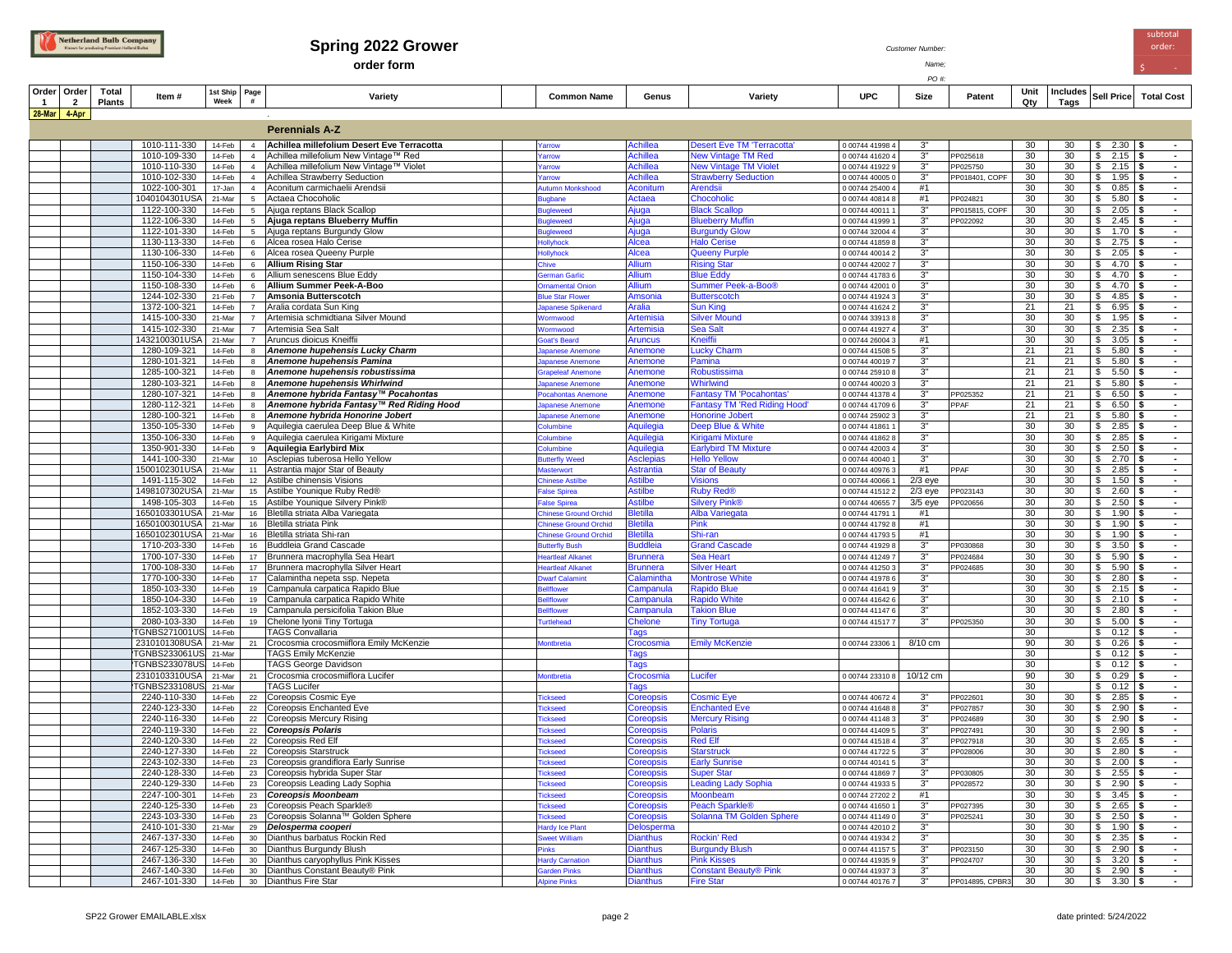

## **Spring 2022 Grower** *Customer Number:*<br> **Spring 2022 Grower** *Customer Number:*

**order form** *Name;* \$ -

subtotal

|        |                    |                        |                                       |                  |           |                                                                      |                                          |                                     |                                                 | PO #                               |                      |                  |             |                  |                                         |                   |
|--------|--------------------|------------------------|---------------------------------------|------------------|-----------|----------------------------------------------------------------------|------------------------------------------|-------------------------------------|-------------------------------------------------|------------------------------------|----------------------|------------------|-------------|------------------|-----------------------------------------|-------------------|
| -1     | Order   Order<br>2 | Total<br><b>Plants</b> | ltem #                                | 1st Ship<br>Week | Page<br># | Variety                                                              | <b>Common Name</b>                       | Genus                               | Variety                                         | <b>UPC</b>                         | Size                 | Patent           | Unit<br>Qty | Includes<br>Tags | Sell Price                              | <b>Total Cost</b> |
| 28-Mar | 4-Apr              |                        |                                       |                  |           |                                                                      |                                          |                                     |                                                 |                                    |                      |                  |             |                  |                                         |                   |
|        |                    |                        | 2467-131-330                          | 14-Feb           | 30        | Dianthus Pierrot                                                     | inks                                     | Dianthus                            | Pierrot                                         | 0 00744 41726 3                    | 3"                   |                  | 30          | 30               | $$3.05$ \\$                             | $\sim$            |
|        |                    |                        | 2493-102-303                          | 14-Feb           | 31        | Dicentra spectabilis                                                 | ommon Bleeding Heart                     | Dicentra                            |                                                 | 0 00744 27306 7                    | $3/5$ eye            |                  | 30          | 30               | $$2.65$ \\$                             | $\sim$<br>$\sim$  |
|        |                    |                        | 2493103302USA<br>2590103300USA 21-Mar | 21-Mar           | 31        | Dicentra spectabilis Valentine®<br>Epimedium versicolor Sulphureum   | <b>Old Fashioned Bleeding H</b>          | <b>licentra</b>                     | <b>Valentine®</b>                               | 0 00744 40832 2                    | $2/3$ eye            | PP022739, COPF   | 30<br>30    | 30<br>30         | $$2.75$ \\$<br>$$5.60$   \$             | $\sim$            |
|        |                    |                        | 2730-107-316                          | 14-Feb           | 32        |                                                                      | arrenwort                                | Epimedium<br><b>Eucomis</b>         | <b>Sulphureum</b><br><b>Sparkling Burgundy</b>  | 0 00744 40214 6<br>0 00744 41728 7 | 2 YR<br>$16/+$ cm    |                  | 30          | 30               | $$2.15$ \ \$                            | $\sim$            |
|        |                    |                        | 2730-108-316                          | 14-Feb           | 33<br>33  | Eucomis comosa Sparkling Burgundy<br>Eucomis Klein Maraschino Cherry | Pineapple Lily                           | <b>Eucomis</b>                      | Klein Maraschino Cherry                         | 0 00744 41942 7                    | $16/+$ cm            |                  | 30          | 30               | \$<br>2.00                              | l \$<br>$\sim$    |
|        |                    |                        | 2560-204-330                          | 21-Mar           | 34        | Echinacea Artisan Red Ombre                                          | ineapple Lily<br><b>Coneflower</b>       | Echinacea                           | <b>Artisan TM Red Ombre</b>                     | 0 00744 42014 0                    | 3"                   | PPAF: US7,982,1  | 30          | 30               | \$<br>$3.80$ \$                         | $\sim$            |
|        |                    |                        | 2560-205-330                          | 21-Mar           | 34        | Echinacea Artisan Soft Orange                                        | <b>Coneflower</b>                        | Echinacea                           | <b>Artisan TM Soft Orange</b>                   | 0 00744 42015 7                    | 3"                   | PPAF: US7,982,1  | 30          | 30               | $3.80$ \$<br>S.                         | $\sim$            |
|        |                    |                        | 2560-136-330                          | 21-Mar           | 34        | Echinacea Double Scoop™ Cranberry                                    | <b>Coneflower</b>                        | Echinacea                           | <b>Double ScoopTM Cranberry</b>                 | 0 00744 41271 8                    | 3"                   | PP024769; US7,98 | 30          | 30               | \$<br>$6.25$ \\$                        | $\blacksquare$    |
|        |                    |                        | 2560-145-330                          | 21-Mar           | 34        | Echinacea Double Scoop™ Lemon Cream                                  | <b>Coneflower</b>                        | Echinacea                           | Double ScoopTM Lemon Cream                      | 0 00744 41652 5                    | 3"                   | PP027858; US7,98 | 30          | 30               | \$<br>$6.25$ \\$                        | $\sim$            |
|        |                    |                        | 2560-137-330                          | 21-Mar           | 34        | Echinacea Double Scoop™ Orangeberry                                  | <b>Coneflower</b>                        | Echinacea                           | Double ScoopTM Orangeberry                      | 0 00744 41272 5                    | 3"                   | PP023145; US7,98 | 30          | 30               | 6.25<br>\$                              | l \$<br>$\sim$    |
|        |                    |                        | 2564-106-330                          | 21-Mar           | 35        | Echinacea purpurea Magnus                                            | <b>Coneflower</b>                        | Echinacea                           | <b>Magnus</b>                                   | 0 00744 37633                      | 3"                   |                  | 30          | 30               | \$<br>2.00                              | l S<br>$\sim$     |
|        |                    |                        | 2560-140-330                          | 21-Mar           | 35        | Echinacea SUPREME™ Cantaloupe                                        | <b>Coneflower</b>                        | Echinacea                           | <b>SUPREME TM 'Cantaloupe'</b>                  | 0 00744 41274 9                    | 3"                   | PP024897, COPF   | 30          | 30               | $\mathbb{S}$<br>$6.10$ \$               | $\sim$            |
|        |                    |                        | 2560-143-330                          | 21-Mar           | 35        | Echinacea x hybrida Sombrero® Adobe Orange                           | <b>Coneflower</b>                        | Echinacea                           | Sombrero <sup>®</sup> Adobe Orange              | 0 00744 41525 2                    | 3"                   | PP026639         | 30          | 30               | $5.60$ \\$<br>\$                        | $\sim$            |
|        |                    |                        | 2560-130-330                          | 21-Mar           | 35        | Echinacea x hybrida Sombrero® Hot Coral                              | Coneflower                               | Echinacea                           | Sombrero <sup>®</sup> Hot Coral                 | 0 00744 41103 2                    | 3"                   | PP023097; US7,98 | 30          | 30               | \$<br>$5.60$   \$                       | $\sim$            |
|        |                    |                        | 2560-148-330                          | 21-Mar           | 35        | Echinacea x hybrida Sombrero® Lemon Yellow Improved                  | <b>Coneflower</b>                        | Echinacea                           | Sombrero® Lemon Yellow Improved                 | 0 00744 41807 9                    | 3"                   | PP030116; US7,98 | 30          | 30               | \$<br>$5.75$ \\$                        | $\sim$            |
|        |                    |                        | 2560-131-330                          | 21-Mar           | 35        | Echinacea x hybrida Sombrero® Salsa Red                              | <b>Coneflower</b>                        | Echinacea                           | Sombrero <sup>®</sup> Salsa Red                 | 0 00744 41118 6                    | $3^{\circ}$          | PP023105; US7,98 | 30          | 30               | 5.60<br>\$                              | l Si<br>$\sim$    |
|        |                    |                        | 2560-203-330                          | 21-Mar           | 35        | Echinacea x hybrida Sombrero® Sangrita                               | <b>Coneflower</b>                        | Echinacea                           | Sombrero <sup>®</sup> Sangrita                  | 0 00744 41880 2                    | 3"                   | PP030138; US7,98 | 30          | 30               | 5.70<br>\$                              | l S<br>$\sim$     |
|        |                    |                        | 1070-100-330                          | 21-Mar           | 38        | Adiantum pedatum                                                     | orthern Maidenhair Fern                  | Adiantum                            |                                                 | 0 00744 406373                     | 3"                   |                  | 30          | 30               | \$<br>4.65                              | l S<br>$\sim$     |
|        |                    |                        | 2860-109-330                          | 14-Feb           | 40        | Gaillardia aristata Arizona Apricot                                  | <b>Janket Flower</b>                     | <b>Gaillardia</b>                   | <b>Arizona Apricot</b>                          | 0 00744 41161 2                    | 3"                   |                  | 30          | 30               | \$<br>$2.00$ \$                         | $\sim$            |
|        |                    |                        | 2860-110-330                          | 14-Feb           | 40        | Gaillardia aristata Arizona Red Shades                               | lanket Flower                            | <b>Gaillardia</b>                   | <b>Arizona Red Shades</b>                       | 0 00744 41162 9                    | 3"                   |                  | 30          | 30               | $$2.00$ \\$                             | $\sim$            |
|        |                    |                        | 2910-101-330                          | 14-Feb           | 41        | Geranium Brookside                                                   | <b>Crane's Bill</b>                      | <b>Geranium</b>                     | <b>Brookside</b>                                | 0 00744 27915 1                    | 3"                   |                  | 30          | 30               | $$2.85$ \\$                             | $\sim$            |
|        |                    |                        | 2917-100-330                          | 14-Feb           | 41        | Geranium cantabrigiense Biokovo                                      | <b>Warf Crane's Bill</b>                 | Geranium                            | <b>Biokovo</b>                                  | 0 00744 27902 1                    | 3"                   |                  | 30          | 30               | \$<br>$2.80$ \ \$                       | $\sim$            |
|        |                    |                        | 2910-106-330                          | 14-Feb           | 41        | Geranium Rozanne®                                                    | Crane's Bill                             | Geranium                            | Rozanne®                                        | 0 00744 40233 7                    | 3"                   | PP012175         | 30          | 30               | \$4.65                                  | $\sim$            |
|        |                    |                        | 2914101301USA                         | 21-Mar           | 41        | Geranium sanguineum Max Frei                                         | oody Crane's Bill                        | Geranium                            | <b>Max Frei</b>                                 | 0 00744 27918 2                    | #1                   |                  | 30          | 30               | \$<br>$1.60$   \$                       | $\sim$            |
|        |                    |                        | 2914-101-330                          | 14-Feb           | 41        | Geranium sanguineum Max Frei                                         | <b>loody Crane's Bill</b>                | Geranium                            | Max Frei                                        | 0 00744 27918 2                    | 3"                   |                  | 30          | 30               | \$<br>$2.70$ \\$                        | $\sim$            |
|        |                    |                        | 2914-102-330                          | 14-Feb           | 41        | Geranium sanguineum striatum                                         | <b>Warf Crane's Bill</b>                 | Geranium                            |                                                 | 0 00744 40237 5                    | 3"                   |                  | 30          | 30               | $$2.65$ \ \$                            | $\sim$            |
|        |                    |                        | 2914102301USA                         | 21-Mar           | 41        | Geranium sanguineum var. striatum                                    | <b>Warf Crane's Bill</b>                 | <b>Geranium</b>                     |                                                 | 0 00744 40237 5                    | #1                   |                  | 30          | 30               | \$<br>1.30                              | $\sim$<br>l \$    |
|        |                    |                        | 2910120301USA 21-Mar                  |                  | 41        | Geranium x Kelly-Anne                                                | crane's Bill                             | Geranium                            | Kelly-Anne                                      | 0 00744 42016 4                    | #1                   | PPAF             | 30          | 30               | $$4.20$ \\$                             | $\sim$            |
|        |                    |                        | 3161152302USA 21-Mar<br>3161176302USA |                  | 45        | Hemerocallis Entrapment<br>Hemerocallis Heavenly Pink Fang           | <b>Jaylily</b>                           | <b>Hemerocallis</b>                 | Entrapment<br><b>Heavenly Pink Fang</b>         | 0 00744 41280 0                    | $1-2$ fan<br>1-2 fan |                  | 30<br>30    | 30<br>30         | $$2.60$ \\$<br>\$<br>$3.15$ \$          | $\sim$<br>$\sim$  |
|        |                    |                        | 3161163302USA 21-Mar                  | 21-Mar           | 45        | 45 Hemerocallis Lacy Doily                                           | <b>Jaylily</b>                           | <b>Hemerocallis</b>                 |                                                 | 0 00744 41536 8<br>0 00744 41361 6 | 1-2 fan              |                  | 30          | 30               | \$<br>$2.70$ \$                         | $\sim$            |
|        |                    |                        | 3161190302USA                         | 21-Mar           | 45        | <b>Hemerocallis Lies and Lipstick</b>                                | <b>Paylily</b><br><b>Jaylily</b>         | <b>Hemerocallis</b><br>Hemerocallis | <b>Lacy Doily</b><br><b>Lies &amp; Lipstick</b> | 0 00744 42020 1                    | $1-2$ fan            |                  | 30          | 30               | $$4.35$ \ \$                            | $\sim$            |
|        |                    |                        | 3161169302USA                         | 21-Mar           | 45        | Hemerocallis Moroccan Sunrise                                        | <b>Jaylily</b>                           | <b>Hemerocallis</b>                 | <b>Moroccan Sunrise</b>                         | 0 00744 41439 2                    | 1-2 fan              |                  | 30          | 30               | $$3.15$ \\$                             | $\sim$            |
|        |                    |                        | 3161-170-302                          | 14-Feb           | 45        | Hemerocallis Night Whispers                                          | <b>Jaylily</b>                           | <b>Hemerocallis</b>                 | <b>Night Whispers</b>                           | 0 00744 41444 6                    | $1-2$ fan            |                  | 30          | 30               | \$<br>$1.60$ \$                         | $\sim$            |
|        |                    |                        | 3161192302USA                         | 21-Mar           | 46        | Hemerocallis Everyday Matrouskja                                     | <b>Jaylily</b>                           | Hemerocallis                        | Matrousjka                                      | 0 00744 42022 5                    | $1-2$ fan            |                  | 30          | 30               | 2.60<br>S.                              | $\sim$<br>∣ S     |
|        |                    |                        | 3161193302USA                         | 21-Mar           | 46        | Hemerocallis Everyday Regency Heights                                | <b>Jaylily</b>                           | Hemerocallis                        | <b>Regency Heights</b>                          | 0 00744 42023 2                    | 1-2 fan              |                  | 30          | 30               | \$<br>2.15                              | $\sim$<br>l S     |
|        |                    |                        | 3161181302USA                         | 21-Mar           |           | 46 Hemerocallis EveryDaylily™ Bronze®                                | <b>Daylily</b>                           | <b>Hemerocallis</b>                 | <b>EveryDaylily TM Bronze®</b>                  | 0 00744 41814 7                    | 1-2 fan              | PPAF             | 30          | 30               | \$<br>$2.60$ \$                         | $\sim$            |
|        |                    |                        | 3161182302USA                         | 21-Mar           | 46        | Hemerocallis EveryDaylily™ Pink Wing®                                | <b>Jaylily</b>                           | <b>Hemerocallis</b>                 | <b>EveryDaylily TM Pink Wing®</b>               | 0 00744 41815 4                    | $1-2$ fan            | P026605          | 30          | 30               | $2.60$ \$<br>\$                         | $\sim$            |
|        |                    |                        | 3161183302USA                         | 21-Mar           | 46        | Hemerocallis EveryDaylily™ Punch Yellow®                             | Daylily                                  | Hemerocallis                        | EveryDaylily TM Punch Yellow®                   | 0 00744 41816 1                    | $1-2$ fan            | P026906          | 30          | 30               | $$2.60$ \\$                             | $\blacksquare$    |
|        |                    |                        | 3161-136-302                          | 14-Feb           | 46        | Hemerocallis Fragrant Return                                         | <b>Jaylily</b>                           | <b>Hemerocallis</b>                 | <b>Fragrant Return</b>                          | 0 00744 40712 7                    | $1-2$ fan            |                  | 30          | 30               | $$1.40$ \\$                             | $\sim$            |
|        |                    |                        | 3161-136-303                          | 14-Feb           | 46        | Hemerocallis Fragrant Return                                         | <b>Daylily</b>                           | <b>Hemerocallis</b>                 | <b>Fragrant Return</b>                          | 0 00744 40712 7                    | 3-5 fan              |                  | 30          | 30               | \$<br>2.80                              | l \$<br>$\sim$    |
|        |                    |                        | 3161-111-302                          | 14-Feb           | 46        | <b>Hemerocallis Happy Returns</b>                                    | Daylily                                  | <b>Hemerocallis</b>                 | <b>Happy Returns</b>                            | 0 00744 28426                      | 1-2 fan              |                  | 200         |                  | $$1.20$ \\$                             | $\sim$            |
|        |                    |                        | PTGNBS284261                          | 14-Feb           |           | <b>TAGS Happy Returns</b>                                            |                                          | Tags                                |                                                 |                                    |                      |                  | 30          |                  | \$<br>$0.12$ \$                         | $\sim$            |
|        |                    |                        | PTGNBS284513                          | 14-Feb           |           | TAGS Pardon Me                                                       |                                          | Tags                                |                                                 |                                    |                      |                  | 30          |                  | $0.12$ \$<br>\$                         | $\sim$            |
|        |                    |                        | 3161-122-305                          | 14-Feb           | 46        | Hemerocallis Purple dOro                                             | Daylily                                  | <b>Hemerocallis</b>                 | Purple d'Oro                                    | 0 00744 40261 0                    | 3-5 fan              |                  | 30          | 30               | $3.35$ \\$<br>\$                        | $\sim$            |
|        |                    |                        | 3161-122-303                          | 14-Feb           | 46        | Hemerocallis Purple dOro                                             | <b>Daylily</b>                           | Hemerocallis                        | <b>Purple d'Oro</b>                             | 0 00744 40261 0                    | $2-3$ fan            |                  | 30          | 30               | $$2.25$ \\$                             | $\sim$            |
|        |                    |                        | 3161-105-302                          | 14-Feb           | 47        | Hemerocallis Catherine Woodbury                                      | <b>Daylily</b>                           | <b>Hemerocallis</b>                 | <b>Catherine Woodbury</b>                       | 0 00744 28410 0                    | $1-2$ fan            |                  | 30          | 30               | \$<br>$1.20$ \ \$                       | $\sim$            |
|        |                    |                        | 3161-189-302                          | 14-Feb           | 47        | Hemerocallis Double Pardon Me                                        | <b>Daylily</b>                           | Hemerocallis                        | Double Pardon Me                                | 0 00744 41948 9                    | 2-3 fan              | PP022799         | 30          | 30               | $$2.60$ \\$                             | $\sim$            |
|        |                    |                        | 3161-109-302                          | 14-Feb           | 47        | Hemerocallis Frans Hals                                              | <b>Paylily</b>                           | <b>Hemerocallis</b>                 | <b>Frans Hals</b>                               | 0 00744 28469 8                    | $1-2$ fan            |                  | 30          | 30               | \$ 1.20                                 | 1\$<br>$\sim$     |
|        |                    |                        | 3161-113-302                          | 14-Feb           | 47        | Hemerocallis Hyperion                                                | <b>Daylily</b>                           | Hemerocallis                        | Hyperion                                        | 0 00744 41885 7                    | $1-2$ fan            |                  | 30          | 30               | $$1.30$ \\$                             | $\sim$            |
|        |                    |                        | 3161-113-302                          | 14-Feb           | 47        | Hemerocallis Hyperion                                                | <b>Daylily</b>                           | Hemerocallis                        | Hyperion                                        | 0 00744 41885 7                    | $1-2$ fan            |                  | 30          | 30               | $$1.30$ \ \$                            | $\sim$            |
|        |                    |                        | 3161-124-305                          | 14-Feb           | 47        | Hemerocallis Stella dOro                                             | <b>Daylily</b>                           | <b>Hemerocallis</b>                 | Stella d'Oro                                    | 0 00744 28458 2                    | 3-5 fan              |                  | 30          | 30               | \$<br>$1.65$ \\$                        | $\sim$            |
|        |                    |                        | <b>PTGNBS284582</b>                   | 14-Feb           |           | TAGS Stella dOro                                                     |                                          | Fags                                |                                                 |                                    |                      |                  | 30          |                  | $$0.12$ \ \$                            | $\sim$            |
|        |                    |                        | 3162121302USA                         | 21-Mar           | 47        | Hemerocallis Tuscawilla Tigress                                      | <b>Daylily</b>                           | Hemerocallis                        | <b>Tuscawilla Tigress</b>                       | 0 00744 40265 8                    | 1-2 fan              |                  | 30          | 30               | 2.60<br>\$                              | ١S<br>$\sim$      |
|        |                    |                        | 3210-116-330                          | 14-Feb           | 48        | Heuchera Berry Smoothie                                              | <b>Coral Bells</b>                       | Heuchera                            | <b>Berry Smoothie</b>                           | 0 00744 40867 4                    | 3"                   | PP021871, COPF   | 30          | 30               | \$<br>6.00                              | $\sim$<br>l \$    |
|        |                    |                        | 3210-135-330                          | 14-Feb           | 48        | Heuchera Flores Sea®                                                 | <b>Coral Bells</b>                       | Heuchera                            | <b>Flores Sea®</b>                              | 0 00744 41539 9                    | 3"                   | PP029299         | 30          | 30               | \$<br>$4.05$ \\$                        | $\sim$            |
|        |                    |                        | 3210-140-330                          | 14-Feb           | 48        | Heuchera Guacamole                                                   | <b>Coral Bells</b>                       | Heuchera                            | Guacamole                                       | 0 00744 41663                      | 3"                   | PP028463         | 30          | 30               | \$<br>$4.05$   \$                       | $\sim$            |
|        |                    |                        | 3210-144-330                          | 14-Feb           | 48        | Heuchera Northern Exposure™ Purple                                   | <b>Coral Bells</b>                       | Heuchera                            | <b>Northern ExposureTM Purple</b>               | 0 00744 41819 2                    | $3^{\circ}$<br>3"    | PP030568 - PBRA  | 30          | 30<br>30         | \$<br>$6.00$ \\$                        | $\sim$            |
|        |                    |                        | 3210-149-330                          | 14-Feb           |           | 49 Heuchera Little Cuties Blondie                                    | <b>Coral Bells</b>                       | Heuchera<br>Heuchera                | <b>LITTLE CUTIES TM Blondie</b>                 | 0 00744 42025 6                    | 3"                   | PP024564         | 30<br>30    | 30               | $\sqrt{3}$<br>$6.00$   \$<br>$$1.95$ \$ |                   |
|        |                    |                        | 3213-101-330<br>3210-114-330          | 14-Feb<br>14-Feb |           | 49 Heuchera micrantha Palace Purple<br>49 Heuchera Midnight Rose     | <b>Coral Bells</b><br><b>Coral Bells</b> | Heuchera                            | <b>Palace Purple</b><br><b>Midnight Rose</b>    | 0 00744 28202 1<br>0 00744 40285 6 | 3"                   | PP018551, COPF   | 30          | 30               | $$6.00$ \\$                             | $\sim$<br>$\sim$  |
|        |                    |                        | 3215-100-330                          | 14-Feb           |           | 49 Heuchera villosa Caramel                                          | <b>Coral Bells</b>                       | Heuchera                            | Caramel                                         | 0 00744 28220 5                    | 3"                   | PP016560         | 30          | 30               | $$3.85$ \ \$                            | $\sim$            |
|        |                    |                        | 3210-137-330                          | 14-Feb           |           | 49 Heuchera villosa Champagne                                        | <b>Coral Bells</b>                       | <b>Heuchera</b>                     | Champagne                                       | 0 00744 41664 8                    | 3"                   | PP027567         | 30          | 30               | $$6.00$ \\$                             | $\sim$            |
|        |                    |                        | 3230-108-330                          | 14-Feb           |           | 49   Heucherella Pink Revolution                                     | oamy Bells                               | Heucherella                         | <b>Pink Revolution</b>                          | 0 00744 41950 2                    | 3"                   | PP030656         | 30          | 30               | \$4.05                                  | $\sim$            |
|        |                    |                        | 3261-100-303                          | 14-Feb           |           | 50 Hosta Aureomarginata                                              | Plantain Lily                            | <b>Hosta</b>                        | Aureomarginata                                  | 0 00744 28506 0                    | 3+ eyes              |                  | 30          | 30               | $$1.90$ \\$                             | $\sim$            |
|        |                    |                        | 3260110302USA 21-Mar                  |                  |           | 50 Hosta Blue Umbrellas                                              | <b>Plantain Lily</b>                     | Hosta                               | <b>Blue Umbrellas</b>                           | 0 00744 28536 7                    | #1                   |                  | 30          | 30               | $$2.30$ \\$                             | $\sim$ 100 $\mu$  |
|        |                    |                        | 3260-206-330                          | 14-Feb           |           | 51 Hosta Fire Island                                                 | <b>Plantain Lily</b>                     | Hosta                               | <b>Fire Island</b>                              | 0 00744 41300 5                    | 3"                   |                  | 30          | 30               | $$4.00$ \\$                             | $\sim$            |
|        |                    |                        | 3260-218-303                          | 14-Feb           |           | 51 Hosta Fragrant Dream                                              | Plantain Lily                            | Hosta                               | <b>Fragrant Dream</b>                           | 0 00744 41741 6                    | $3+$ eyes            |                  | 30          | 30               | $$2.00$ \\$                             | $\sim$            |
|        |                    |                        | 3260122309USA 21-Mar                  |                  |           | 51 Hosta Francee                                                     | Plantain Lily                            | Hosta                               | Francee                                         | 0 00744 28510 7                    | DE-EYED              |                  | 30          | 30               | $$1.75$ \\$                             | $\sim$ 100 $\mu$  |
|        |                    |                        | 3260122302USA 21-Mar                  |                  |           | 51 Hosta Francee                                                     | Plantain Lily                            | Hosta                               | Francee                                         | 0 00744 28510 7                    | #1                   |                  | 30          | 30               | $$1.30$ \\$                             | $\sim$ $-$        |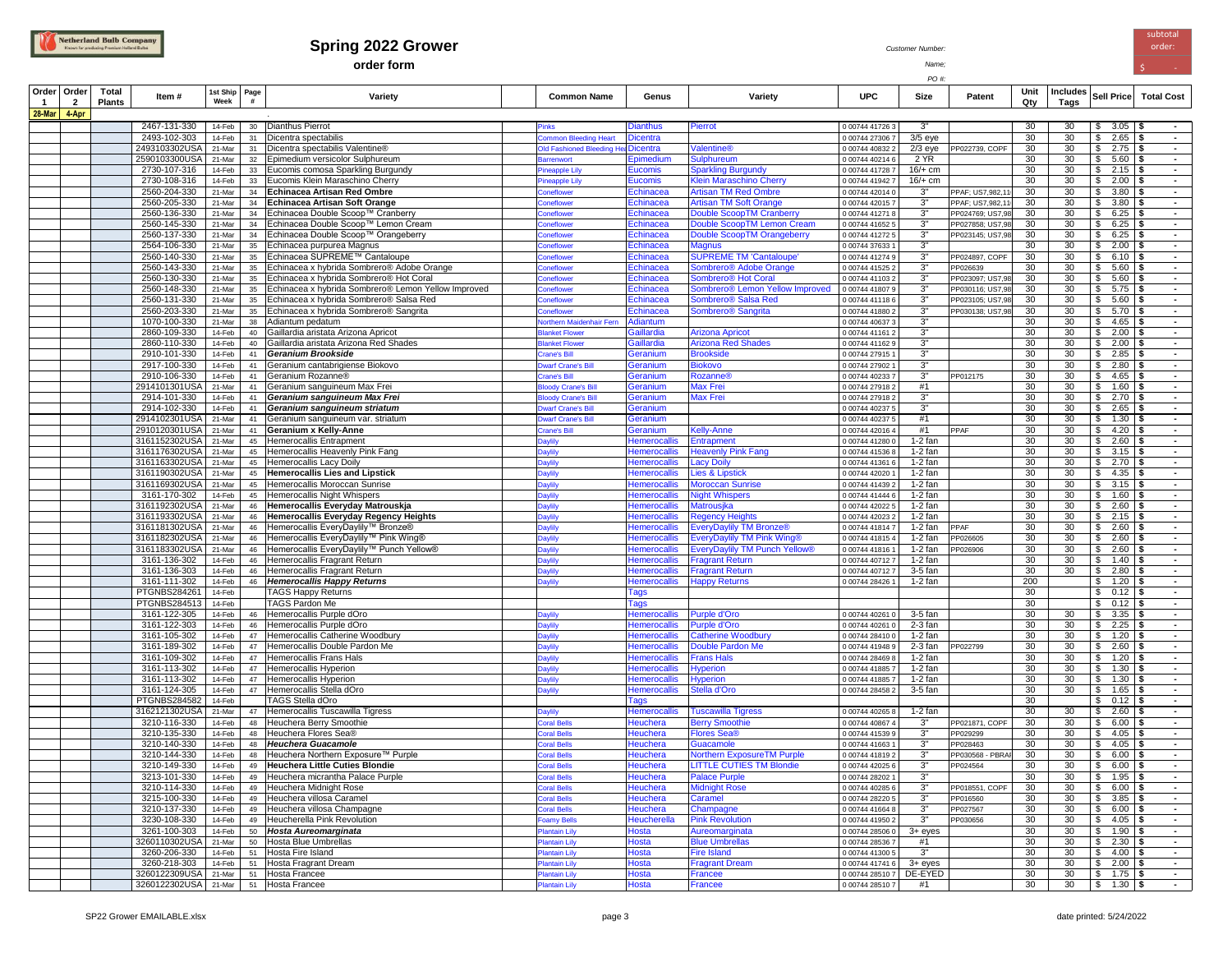

## **Spring 2022 Grower** *Customer Number:*<br> **Spring 2022 Grower** *Customer Number:*

**order form** *Name;* \$ -

*PO #:*

subtotal order:

| Order<br>$\mathbf{1}$ | Order<br>$\overline{2}$ | Total<br><b>Plants</b> | Item#                          | 1st Ship<br>Week | Page<br>$\#$ | Variety                                                                           | <b>Common Name</b>           | Genus                           | Variety                              | <b>UPC</b>                         | Size                 | Patent         | Unit<br>Qty | Includes<br>Tags | Sell Price                                 | <b>Total Cost</b>                  |
|-----------------------|-------------------------|------------------------|--------------------------------|------------------|--------------|-----------------------------------------------------------------------------------|------------------------------|---------------------------------|--------------------------------------|------------------------------------|----------------------|----------------|-------------|------------------|--------------------------------------------|------------------------------------|
| 28-Mar                | 4-Apr                   |                        |                                |                  |              |                                                                                   |                              |                                 |                                      |                                    |                      |                |             |                  |                                            |                                    |
|                       |                         |                        | 3260-122-303                   | 14-Feb           | 51           | Hosta Francee                                                                     | Plantain Lily                | <b>Hosta</b>                    | Francee                              | 0 00744 28510 7                    | $3+$ eyes            |                | 30          | 30               | $\sqrt{3}$<br>$1.75$ \$                    | $\sim$                             |
|                       |                         |                        | 3260138302USA                  | 21-Mar           | 52           | Hosta Krossa Regal                                                                | Plantain Lily                | <b>Hosta</b>                    | <b>Krossa Regal</b>                  | 0 00744 28554                      | #1                   |                | 30          | 30               | $\mathfrak s$<br>$1.90$ \$                 | $\sim$                             |
|                       |                         |                        | <b>PTGNBS285220</b>            | 14-Feb           |              | <b>TAGS Patriot</b>                                                               |                              | Tags                            |                                      |                                    |                      |                | 30          |                  | $0.12$ \$<br>\$                            | $\sim$                             |
|                       |                         |                        | 3260216302USA                  | 21-Mar           | 52           | Hosta Paul Revere                                                                 | lantain Lily                 | Hosta                           | <b>Paul Revere</b>                   | 0 00744 41453 8                    | #1                   |                | 30          | 30               | $3.45$ \\$<br>\$                           | $\sim$                             |
|                       |                         |                        | 3263-100-303                   | 14-Feb           |              | 53 Hosta sieboldiana Elegans                                                      | lantain Lily                 | Hosta                           | Elegans                              | 0 00744 28572 5                    | $3+$ eyes            |                | 30          | 30               | $2.40$ \$<br>\$                            | $\sim$                             |
|                       |                         |                        | 3260227302USA                  | 21-Mar           |              | 53 Hosta Sorbet                                                                   | lantain Lily                 | <b>Hosta</b>                    | <b>Sorbet</b>                        | 0 00744 41952 6                    | #1                   |                | 30          | 30               | 3.45<br>\$                                 | $\sim$<br>l Si                     |
|                       |                         |                        | 3260-163-303                   | 14-Feb           |              | 53 Hosta Stained Glass                                                            | lantain Lily                 | <b>Hosta</b>                    | <b>Stained Glass</b>                 | 0 00744 40320 4                    | $3+$ eyes<br>#1      |                | 30          | 30<br>30         | $2.70$ \$<br>\$                            | $\sim$                             |
|                       |                         |                        | 3264100302USA<br>3260-174-303  | 21-Mar<br>14-Feb |              | 53 Hosta undulata Albomarginata<br>53 Hosta Wide Brim                             | lantain Lily                 | <b>Hosta</b><br><b>Hosta</b>    | Albomarginata<br><b>Wide Brim</b>    | 0 00744 28578 7<br>0 00744 28566 4 | $3+$ eyes            |                | 30<br>30    | 30               | $1.20$ \$<br>\$<br>$2.15$ \$<br>\$         | $\sim$<br>$\sim$                   |
|                       |                         |                        | 3260174302USA                  | 21-Mar           |              | 53 Hosta Wide Brim                                                                | lantain Lily<br>lantain Lily | Hosta                           | <b>Wide Brim</b>                     | 0 00744 28566 4                    | #1                   |                | 30          | 30               | $1.30$   \$<br>\$                          | $\sim$                             |
|                       |                         |                        | 3090-108-321                   | 14-Feb           |              | 54 Helenium autumnale Mariachi™ Siesta                                            | <b>ineezeweed</b>            | Helenium                        | Mariachi TM 'Siesta'                 | 0 00744 41811 6                    | $3^{\circ}$          | PP025969       | 21          | 21               | $$5.50$ \\$                                | $\sim$                             |
|                       |                         |                        | 3402-100-324                   | 21-Mar           |              | 55 Hydrangea arborescens Annabelle                                                | mooth Hydrangea              | Hydrangea                       | Annabelle                            | 0 00744 40334 1                    | 3.5"                 |                | 24          | 24               | $5.95$ \\$<br>\$                           | $\sim$                             |
|                       |                         |                        | 3402-140-324                   | 21-Mar           |              | 55 Hydrangea macrophylla Haas Halo                                                | mooth Hydrangea              | Hydrangea                       | <b>Haas Halo</b>                     | 0 00744 41743 0                    | 3.5"                 | PP021302       | 24          | 24               | $$8.50$ \\$                                | $\sim$                             |
|                       |                         |                        | 3523116301USA                  | 21-Mar           |              | 56   Iris ensata Dinner Plate™ Ice Cream                                          | apanese Iris                 | <b>Iris</b>                     | Dinner Plate TM Ice Cream            | 0 00744 41953 3                    | #1                   |                | 30          | 30               | $4.00$ \ \$<br>\$                          | $\sim$                             |
|                       |                         |                        | 3523106301USA                  | 21-Mar           |              | 56   Iris ensata Sensation                                                        | apanese Iris                 | <b>Iris</b>                     | <b>Sensation</b>                     | 0 00744 28638 8                    | #1                   |                | 30          | 30               | $2.60$ \ \$<br>\$                          | $\sim$                             |
|                       |                         |                        | 3535112301USA                  | 21-Mar           |              | 58   Iris sibirica Concord Crush                                                  | iberian Iris                 | <b>Iris</b>                     | <b>Concord Crush</b>                 | 0 00744 41459 0                    | #1                   |                | 30          | 30               | $1.30$ \ \$<br>\$                          | $\sim$                             |
|                       |                         |                        | 3535111301USA                  | 21-Mar           |              | 58   Iris sibirica Pink Parfait                                                   | iberian Iris                 | <b>Iris</b>                     | <b>Pink Parfait</b>                  | 0 00744 41460 6                    | #1                   |                | 30          | 30               | $1.60$   \$<br>\$                          | $\sim$                             |
|                       |                         |                        | 3452-103-330                   | 14-Feb           |              | 59   Iberis sempervirens Snow Cone                                                | andy Tuft                    | <b>Iberis</b>                   | <b>Snow Cone</b>                     | 0 00744 41750 8                    | 3"                   |                | 30          | 30               | $2.85$ \$<br>\$                            | $\sim$                             |
|                       |                         |                        | 3681-104-330                   | 14-Feb           |              | 59   Lamium maculatum Golden Anniversary                                          | lead Nettle                  | Lamium                          | <b>Golden Anniversary</b>            | 0 00744 41896 3                    | 3"                   | PP011783       | 30          | 30               | \$<br>$2.10$ \$                            | $\sim$                             |
|                       |                         |                        | 3681-100-330                   | 14-Feb           |              | 59 Lamium maculatum Orchid Frost                                                  | ead Nettle                   | Lamium                          | <b>Orchid Frost</b>                  | 0 00744 40363 1                    | 3"                   | PP011122, COPF | 30          | 30               | \$<br>$1.85$ \\$                           | $\sim$                             |
|                       |                         |                        | 3681-102-330                   | 14-Feb           |              | 59 Lamium maculatum Purple Dragon                                                 | ead Nettle                   | Lamium                          | <b>Purple Dragon</b>                 | 0 00744 40366 2                    | 3"                   | PP015890       | 30          | 30               | \$<br>$2.50$ \\$                           | $\sim$                             |
|                       |                         |                        | 3681-103-330                   | 14-Feb           |              | 59 Lamium maculatum White Nancy                                                   | ead Nettle                   | Lamium                          | <b>White Nancy</b>                   | 0 00744 40362 4                    | 3"                   |                | 30          | 30               | \$<br>$1.85$ \\$                           | $\sim$ 10 $\pm$                    |
|                       |                         |                        | 3710-115-330                   | 21-Feb<br>21-Feb |              | 60 Lavandula angustifolia Big Time Blue                                           | avender                      | Lavandula                       | <b>Big Time Blue</b>                 | 0 00744 41756 0                    | 3"<br>3"             | PP024827       | 30<br>30    | 30<br>30         | \$<br>$2.30$ \ \$                          | $\sim$<br>$\sim$                   |
|                       |                         |                        | 3711-103-330<br>3711-104-330   | 21-Feb           |              | 60   Lavandula x intermedia Phenomenal®<br>60 Lavandula x intermedia Sensational! | avender<br>avender           | Lavandula<br>Lavandula          | Phenomenal®<br>Sensational!          | 0 00744 41320 3<br>0 00744 41955 7 | 3"                   | PP024193       | 30          | 30               | $$2.75$ \\$<br>\$<br>$2.80$ \ \$           | $\sim$                             |
|                       |                         |                        | 3750-115-330                   | 14-Feb           |              | 61 Leucanthemum superbum Real Glory                                               | hasta Daisy                  | Leucanthemum Real Glory         |                                      | 0 00744 41681 5                    | 3"                   | PP025733       | 30          | 30               | $2.55$ \$<br>$\mathbb{S}$                  | $\sim$                             |
|                       |                         |                        | 3750-116-330                   | 14-Feb           |              | 61 Leucanthemum superbum Real Sunbeam                                             | hasta Daisy                  |                                 | Leucanthemum Real Sunbeam            | 0 00744 41553                      | 3"                   | PP027717       | 30          | 30               | $\mathbb{S}$<br>$2.80$ \$                  |                                    |
|                       |                         |                        | 3750-106-330                   | 14-Feb           |              | 61   Leucanthemum superbum Snowcap                                                | hasta Daisy                  | <b>Leucanthemum Snowcap</b>     |                                      | 0 00744 40373                      | 3"                   |                | 30          | 30               | $1.85$ \\$<br>\$                           | $\sim$                             |
|                       |                         |                        | 3750-119-330                   | 14-Feb           |              | 61 Leucanthemum superbum Victorian Secret                                         | hasta Daisy                  |                                 | <b>Leucanthemum</b> Victorian Secret | 0 00744 42029 4                    | 3"                   | P022654        | 30          | 30               | $2.85$ \$<br>\$                            | $\sim$ 10 $\pm$                    |
|                       |                         |                        | 3750-117-330                   | 14-Feb           | 61           | Leucanthemum superbum White Magic                                                 | hasta Daisy                  | <b>Leucanthemum</b> White Magic |                                      | 0 00744 41898 7                    | 3"                   | PP029737       | 30          | 30               | \$<br>$2.40$ \ \$                          | $\sim$                             |
|                       |                         |                        | PTGNBS289020                   | 17-Jan           |              | <b>TAGS Floristan Violet</b>                                                      |                              | <b>Tags</b>                     |                                      |                                    |                      |                | 30          |                  | $$0.12$ \$                                 | $\sim$                             |
|                       |                         |                        | <b>PTGNBS289006</b>            | 14-Feb           |              | <b>TAGS Floristan White</b>                                                       |                              | <b>Tags</b>                     |                                      |                                    |                      |                | 30          |                  | $$0.12$ \ \ \$                             | $\sim$                             |
|                       |                         |                        | 3801-102-310                   | 17-Jan           | 62           | Liatris spicata Kobold                                                            | lazing Star                  | Liatris                         | <b>Kobold</b>                        | 0 00744 28904 4                    | 10/12 cm             |                | 30          | 30               | $1.35$ \$<br>\$                            | $\sim$                             |
|                       |                         |                        | 3801-102-308                   | 17-Jan           | 62           | Liatris spicata Kobold                                                            | lazing Star                  | Liatris                         | <b>Kobold</b>                        | 0 00744 28904 4                    | 8/10 cm              |                | 1500        |                  | $$0.34$ \ \$                               | $\sim$                             |
|                       |                         |                        | PTGNBS289044                   | 14-Feb           |              | <b>TAGS Kobold</b>                                                                |                              | <b>Tags</b>                     |                                      |                                    |                      |                | 30          |                  | $\mathbb{S}$<br>$0.12$ \$                  | $\sim$                             |
|                       |                         |                        | 3801-103-301                   | 17-Jan           | 62           | Liatris spicata Kobold Original                                                   | lazing Star                  | <b>Liatris</b>                  | <b>Kobold Origina</b>                | 0 00744 28904 4                    | $14/+$ cm            |                | 30          | 30               | \$<br>$1.40$   \$                          | $\sim$                             |
|                       |                         |                        | 3811107301USA<br>3811102301USA | 21-Mar           | 62           | Ligularia dentata Little Golden Ray<br>62 Ligularia dentata Othello               | olden Ray<br>olden Ray       | Ligularia<br>Ligularia          | <b>Little Golden Ray</b><br>Othello  | 0 00744 42030 0<br>0 00744 29002 6 | #1<br>#1             | PP031911       | 30<br>30    | 30<br>30         | \$<br>4.30 S<br>$\sqrt{3}$<br>$1.65$ \$    | $\sim$<br>$\overline{\phantom{a}}$ |
|                       |                         |                        | 3930-102-332                   | 21-Mar<br>14-Feb |              | 69 Liriope muscari Big Blue                                                       | <b>Monkey Grass</b>          | Liriope                         | <b>Big Blue</b>                      | 0 00744 41175 9                    | 2.25"                |                | 32          | 32               | \$<br>$3.00$ \$                            | $\sim$                             |
|                       |                         |                        | 3930-101-332                   | 14-Feb           | 69           | Liriope muscari Variegata                                                         | <b>Monkey Grass</b>          | Liriope                         | Variegata                            | 0 00744 41899 4                    | 2.25"                |                | 32          | 32               | $\overline{\mathcal{S}}$<br>$3.00$ \$      | ÷                                  |
|                       |                         |                        | 3965-102-330                   | 14-Feb           | 69           | Lobelia gerardii Vedrariensis                                                     | ardinal Flower               | Lobelia                         | Vedrariensis                         | 0 00744 41463 7                    | 2.25"                |                | 32          | 32               | \$<br>$3.00$ \$                            | $\sim$                             |
|                       |                         |                        | 3965-106-330                   | 14-Feb           | 69           | Lobelia speciosa Starship Scarlet                                                 | ardinal Flowe                | Lobelia                         | <b>Starship Scarlet</b>              | 0 00744 41837 0                    | 3 <sup>''</sup>      |                | 30          | 30               | $\overline{\mathcal{S}}$<br>$2.35$ \$      | $\mathcal{L}^{\mathcal{L}}$        |
|                       |                         |                        | 4050-100-321                   | 14-Feb           |              | 69 Lychnis Lipstick                                                               | laltese Cross                | Lychnis                         | Lipstick                             | 0 00744 41177 3                    | 3"                   | PP026243       | 21          | 21               | $\mathbb{S}$<br>4.80 $\frac{1}{9}$         | $\sim$                             |
|                       |                         |                        | 4031-100-330                   | 21-Feb           |              | 70 Lupinus Gallery Blue                                                           | ipine                        | Lupinus                         | <b>Gallery Blue</b>                  | 0 00744 40427 0                    | $3^{\circ}$          |                | 30          | 30               | $\mathbf{s}$<br>$2.15$ \$                  | $\sim$                             |
|                       |                         |                        | 4031-101-330                   | 21-Feb           |              | 70 Lupinus Gallery Red                                                            | upine                        | Lupinus                         | <b>Gallery Red</b>                   | 0 00744 40432 4                    | 3"                   |                | 30          | 30               | $\overline{\mathbf{s}}$<br>$2.15$ \$       | $\sim$                             |
|                       |                         |                        | 4350-100-330                   | 14-Feb           |              | 70 Nepeta faassenii Walkers Low                                                   | atmint                       | <b>Nepeta</b>                   | <b>Walkers Low</b>                   | 0 00744 39039 9                    | $3^{\circ}$          |                | 30          | 30               | \$<br>$1.75$ \\$                           | $\sim$                             |
|                       |                         |                        | 4354-105-330                   | 14-Feb           |              | 70 Nepeta faassenii Whispurr Pink                                                 | atmint                       | <b>Nepeta</b>                   | <b>Whispurr TM Pink</b>              | 0 00744 42035 5                    | 3"                   | PPAF           | 30          | 30               | $\overline{\mathbf{s}}$<br>$2.25$ \$       | $\sim$                             |
|                       |                         |                        | 4354-104-330                   | 14-Feb           |              | 70 Nepeta grandiflora Summer Magic                                                | atmint                       | <b>Nepeta</b>                   | <b>Summer Magic</b>                  | 0 00744 41965 6                    | 3"                   | PP027090       | 30          | 30               | \$<br>$2.85$ \$                            | $\sim$                             |
|                       |                         |                        | 4250-117-330                   | 14-Feb           |              | 71 Monarda Cherry Pops                                                            | lee Balm                     | <b>Monarda</b>                  | <b>Cherry Pops</b>                   | 0 00744 41842 0                    | 3"                   | PP027618       | 30          | 30               | $\overline{\mathbf{s}}$<br>$2.55$ \$<br>\$ | $\sim$<br>$\sim$                   |
|                       |                         |                        | 4523-114-301<br>PTGNBS409817   | 17-Jan<br>14-Feb |              | 72 Papaver orientale Pink Perfection<br><b>TAGS Bartzella</b>                     | oppy                         | Papaver<br><b>Tags</b>          | <b>Pink Perfection</b>               | 0 00744 42037 9                    | #1                   |                | 30<br>35    | 30               | $2.50$ \$<br>$\mathfrak s$<br>$0.12$ \$    | $\sim$                             |
|                       |                         |                        | PTGNBS409824                   | 14-Feb           |              | <b>TAGS Cora Louise</b>                                                           |                              | <b>Tags</b>                     |                                      |                                    |                      |                | 35          |                  | \$<br>$0.12$ \\$                           | $\sim$                             |
|                       |                         |                        | 4501114302USA                  | 21-Mar           | 75           | Paeonia lactiflora Karl Rosenfield                                                | Sarden Peony                 | Paeonia                         | <b>Karl Rosenfield</b>               | 0 00744 29508 3                    | $2/3$ eye            |                | 30          | 30               | \$<br>$3.20$ \ \\$                         | $\sim$                             |
|                       |                         |                        | 4666-112-330                   | 14-Feb           |              | 76 Phlox subulata Woodlander Lilac                                                | reeping Phlox                | <b>Phlox</b>                    | <b>Woodlander Lilac</b>              | 0 00744 42040 9                    | 3"                   | PPAF           | 30          | 30               | $2.25$ \\$<br>\$                           | $\sim$                             |
|                       |                         |                        | 4664-203-330                   | 14-Feb           |              | 77 Phlox paniculata Flame Pro Cerise                                              | arden Phlox                  | Phlox                           | <b>Flame Pro Cerise</b>              | 0 00744 41908 3                    | $3^{\circ}$          |                | 30          | 30               | $2.65$ \$<br>\$                            | $\sim$                             |
|                       |                         |                        | 4664-113-330                   | 14-Feb           |              | 77 Phlox paniculata Nicky                                                         | <b>Sarden Phlox</b>          | Phlox                           | Nicky                                | 0 00744 40499 7                    | 3 <sup>n</sup>       |                | 30          | 30               | $2.05$ \$<br>\$                            | $\sim$                             |
|                       |                         |                        | 4664-150-330                   | 14-Feb           |              | 77 Phlox paniculata Purple Eye Flame®                                             | ummer Phlox                  | Phlox                           | <b>Purple Eye Flame®</b>             | 0 00744 41847 5                    | 3"                   | PP016437       | 30          | 30               | \$<br>$2.65$ \$                            | $\sim$                             |
|                       |                         |                        | 4664-151-330                   | 14-Feb           |              | 77 Phlox paniculata White Flame®                                                  | ummer Phlox                  | Phlox                           | <b>White Flame®</b>                  | 0 00744 41848 2                    | 3"                   | PP016259       | 30          | 30               | \$<br>$2.65$ \\$                           | $\blacksquare$                     |
|                       |                         |                        | 4582-109-330                   | 14-Feb           |              | 78 Penstemon Cherry Sparks                                                        | earded Tongue                | Penstemon                       | <b>Cherry Sparks</b>                 | 0 00744 41764 5                    | 3 <sup>1</sup>       | PP028869       | 30          | 30               | \$<br>$2.50$ \\$                           | $\blacksquare$                     |
|                       |                         |                        | 4582-101-330                   | 14-Feb           |              | 78 Penstemon Dark Towers                                                          | arded Tongue                 | Penstemon                       | <b>Dark Towers</b>                   | 0 00744 40766 0                    | 3"                   | PP020013       | 30          | 30               | \$<br>$2.95$ \$                            |                                    |
|                       |                         |                        | 4582-110-330                   | 14-Feb           |              | 78 Penstemon digitalis Burgundy                                                   | earded Tongue                | Penstemon                       | <b>Burgundy</b>                      | 0 00744 41905 2                    | 3 <sup>1</sup>       | PP030569       | 30          | 30               | \$<br>$3.05$ \\$                           |                                    |
|                       |                         |                        | 4582-106-330                   | 14-Feb           |              | 78 Penstemon digitalis Husker Red IMPROVED                                        | rded Tongue                  | Penstemon                       | Husker Red IMPROVED                  | 0 00744 41367 8                    | 3"                   |                | 30          | 30               | \$<br>$2.05$ \$                            |                                    |
|                       |                         |                        | 4690-102-330<br>4621-100-330   | 14-Feb           |              | 78 Physostegia virginiana Pink Manners<br>79 Perovskia atriplicifolia             | bedient Plant                | Physostegia<br>Perovskia        | <b>Pink Manners</b>                  | 0 00744 41054 7                    | 3 <sup>1</sup><br>3" | PP023482       | 30<br>30    | 30<br>30         | \$<br>$6.00$ \ \$<br>\$<br>$1.90$ \\$      |                                    |
|                       |                         |                        | 4621-101-330                   | 14-Feb<br>14-Feb |              | 79 Perovskia atriplicifolia Little Spire                                          | ussian Sage<br>ussian Sage   | Perovskia                       | <b>Little Spire</b>                  | 0 00744 39010 8<br>0 00744 39009 2 | 3 <sup>n</sup>       | PP011643       | 30          | 30               | \$<br>$2.25$ \$                            |                                    |
|                       |                         |                        | 4740-100-330                   | 21-Feb           |              | 80 Polemonium caeruleum Stairway to Heaven                                        | acob's Ladder                | Polemonium                      | <b>Stairway to Heaven</b>            | 0 00744 40516 1                    | 3"                   | PP015187       | 30          | 30               | $5.85$ \$<br>\$                            |                                    |
|                       |                         |                        | 4740-101-321                   |                  |              | 80 Polemonium caeruleum Touch of Class                                            | reeping Jacob's Ladder       | Polemonium                      | <b>Touch of Class</b>                | 0 00744 40515 4                    | 3"                   | PP019768       | 21          | 21               | \$<br>$6.00$ S                             |                                    |
|                       |                         |                        | 4740-105-330                   | 21-Feb           |              | 80 Polemonium yezoense Purple Rain Strain                                         | acob's Ladder                | Polemonium                      | <b>Purple Rain Strain</b>            | 0 00744 41918 2                    | 3"                   |                | 30          | 30               | 2.30<br>\$                                 |                                    |
|                       |                         |                        | 4810-103-330                   | 14-Feb           |              | 81 Pulmonaria Raspberry Splash                                                    | ungwort                      | Pulmonaria                      | <b>Raspberry Splash</b>              | 0 00744 40990 9                    | 3"                   | PP012138       | 30          | 30               | \$<br>6.00                                 | l S<br>$\sim$                      |
|                       |                         |                        | 4815100301USA                  | 21-Mar           |              | 81 Pulmonaria saccharata Mrs Moon                                                 | ungwort                      | Pulmonaria                      | <b>Mrs Moon</b>                      | 0 00744 29909 8                    | #1                   |                | 30          | 30               | \$<br>$1.60$ \ \$                          | $\sim$                             |
|                       |                         |                        | 5020-100-330                   | 14-Feb           |              | 82 Rudbeckia fulgida Goldsturm                                                    | <b>Black-Eyed Susan</b>      | <b>Rudbeckia</b>                | Goldsturm                            | 0 00744 39601 8                    | 3"                   |                | 30          | 30               | \$<br>$2.10$ \\$                           |                                    |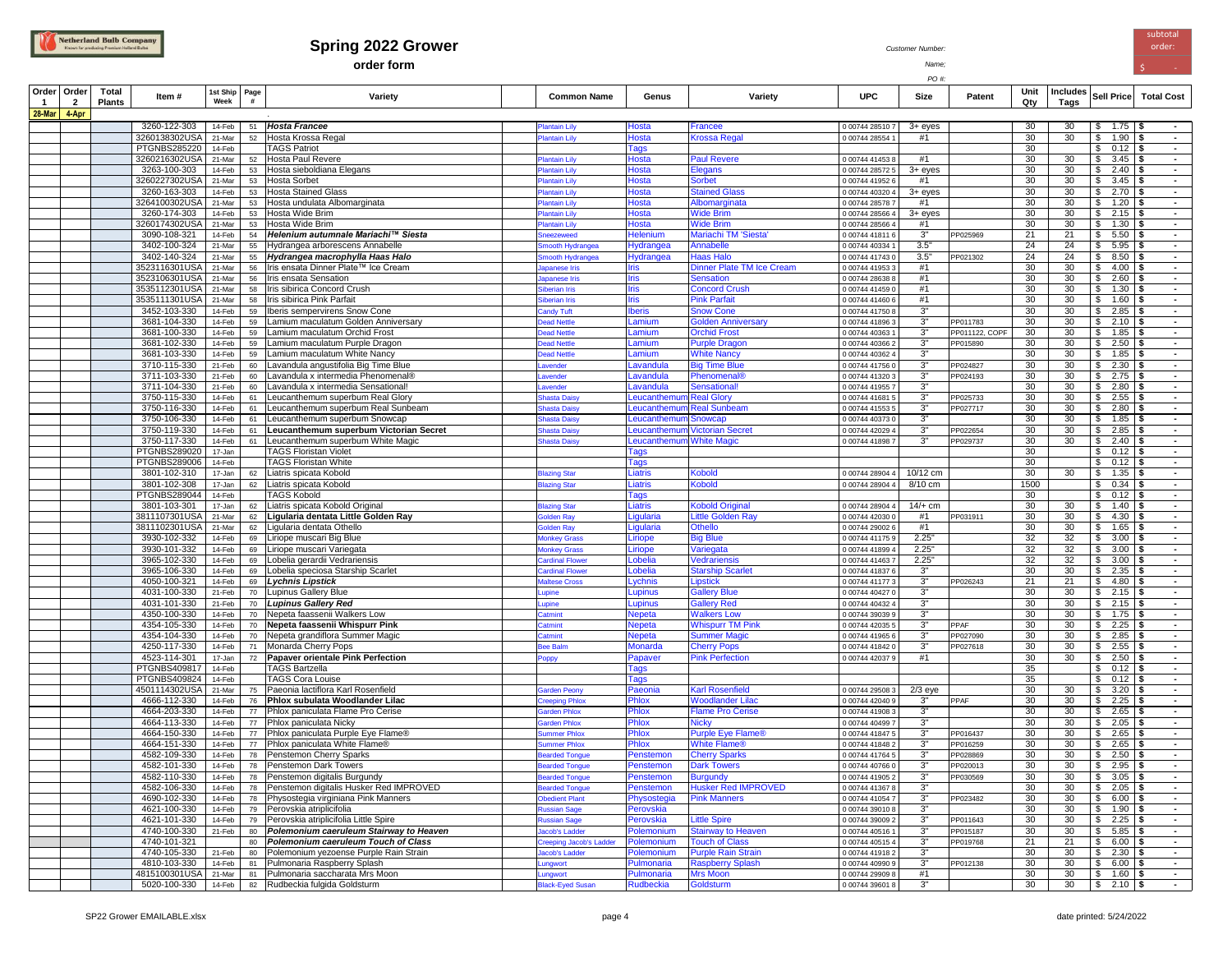## **Spring 2022 Grower** *Customer Number:*<br> **Spring 2022 Grower** *Customer Number:*

**order form** *Name;* \$ -

*PO #:*

| Order<br>$\mathbf{1}$ | Order<br>$\overline{2}$ | Total<br><b>Plants</b> | Item#                                        | 1st Ship<br>Week | Page<br># | Variety                                                                           | <b>Common Name</b>               | Genus                             | Variety                                   | <b>UPC</b>                         | Size                 | Patent               | Unit<br>Qty | Includes<br>Tags | Sell Price                                                         | <b>Total Cost</b>                |
|-----------------------|-------------------------|------------------------|----------------------------------------------|------------------|-----------|-----------------------------------------------------------------------------------|----------------------------------|-----------------------------------|-------------------------------------------|------------------------------------|----------------------|----------------------|-------------|------------------|--------------------------------------------------------------------|----------------------------------|
| 28-Mar 4-Apr          |                         |                        |                                              |                  |           |                                                                                   |                                  |                                   |                                           |                                    |                      |                      |             |                  |                                                                    |                                  |
|                       |                         |                        | 5021-102-330                                 | 14-Feb           |           | 82 Rudbeckia hirta Cherry Brandy                                                  | <b>Ioriosa Daisy</b>             | Rudbeckia                         | <b>Cherry Brandy</b>                      | 0 00744 40777 6                    | 3"                   |                      | 30          | 30 <sup>2</sup>  | $$2.30$ \\$                                                        | $\sim$                           |
|                       |                         |                        | 5021-104-330                                 | 14-Feb           | 82        | Rudbeckia hirta Denver Daisy                                                      | lack-Eyed Susan                  | Rudbeckia                         | <b>Denver Daisy</b>                       | 0 00744 41055 4                    | $3"$                 |                      | 30          | 30               | 2.15<br>\$                                                         | $\blacksquare$                   |
|                       |                         |                        | 5086-120-330                                 | 14-Feb           | 83        | Salvia hybrida Blue by You                                                        | leadow Sage                      | <b>Salvia</b>                     | <b>Blue by You</b>                        | 0 00744 41971 7                    | 3"                   | PP031033             | 30          | 30               | $2.30$ \$<br>\$                                                    | $\overline{\phantom{a}}$         |
|                       |                         |                        | 5086-121-330                                 | 14-Feb           | 83        | Salvia nemorosa Apex™ Pink                                                        | leadow Sage                      | <b>Salvia</b>                     | <b>Apex TM Pink</b>                       | 0 00744 41972 4                    | 3"                   |                      | 30          | 30               | $2.60$ \$<br>\$                                                    | $\sim$                           |
|                       |                         |                        | 5086-116-330<br>5086-113-330                 | 14-Feb<br>14-Feb | 83<br>83  | Salvia nemorosa April Night<br>Salvia nemorosa Blue Marvel                        | leadow Sage<br>leadow Sage       | <b>Salvia</b><br><b>Salvia</b>    | <b>April Night</b><br><b>Blue Marvel</b>  | 0 00744 41697 6<br>0 00744 41600 6 | 3"<br>3"             | PP026520<br>PP027018 | 30<br>30    | 30<br>30         | $2.55$ \$<br>\$<br>$2.50$ \\$<br>\$                                | $\blacksquare$<br>$\sim$         |
|                       |                         |                        | 5086-102-330                                 | 14-Feb           | 83        | Salvia nemorosa Caradonna                                                         | leadow Sage                      | <b>Salvia</b>                     | Caradonna                                 | 0 00744 40103 3                    | 3"                   |                      | 30          | 30               | $2.00$ \$<br>\$                                                    | $\blacksquare$                   |
|                       |                         |                        | 5086-105-330                                 | 14-Feb           | 83        | Salvia nemorosa Marcus                                                            | leadow Sage                      | <b>Salvia</b>                     | <b>Marcus</b>                             | 0 00744 30103 6                    | 3"                   | PP013322             | 30          | 30               | \$<br>$2.60$   \$                                                  | $\blacksquare$                   |
|                       |                         |                        | 5086-106-330                                 | 14-Feb           | 83        | Salvia nemorosa May Night                                                         | leadow Sage                      | <b>Salvia</b>                     | <b>May Night</b>                          | 0 00744 40104 0                    | 3"                   |                      | 30          | 30               | $$2.25$ \\$                                                        | $\sim$                           |
|                       |                         |                        | 5086-108-330                                 | 14-Feb           | 83        | Salvia nemorosa Snow Hill                                                         | Meadow Sage                      | <b>Salvia</b>                     | <b>Snow Hill</b>                          | 0 00744 40106 4                    | 3"                   |                      | 30          | 30               | \$<br>$1.95$   \$                                                  | $\sim$                           |
|                       |                         |                        | 5290-103-300<br>5290-104-300                 | 14-Feb<br>14-Feb | 84<br>84  | Sedum Autumn Fire<br><b>Sedum Autumn Joy</b>                                      | tonecrop<br>tonecrop             | <b>Sedum</b><br>Sedum             | <b>Autumn Fire</b><br><b>Autumn Joy</b>   | 0 00744 40545<br>0 00744 39678     | XL<br>XL             |                      | 30<br>30    | 30<br>30         | \$<br>$3.30$ \ \ \$<br>$\mathfrak s$<br>$3.30$ \$                  | $\blacksquare$<br>$\blacksquare$ |
|                       |                         |                        | 5290-117-330                                 | 14-Feb           | 84        | Sedum Dazzleberry                                                                 | tonecrop                         | <b>Sedum</b>                      | <b>Dazzleberry</b>                        | 0 00744 41194 0                    | 3"                   | PP022457             | 30          | 30               | $$2.50$ \\$                                                        | $\blacksquare$                   |
|                       |                         |                        | 5290-123-330                                 | 14-Feb           | 84        | Sedum Firecracker                                                                 | tonecrop                         | <b>Sedum</b>                      | Firecracker                               | 0 00744 41482 8                    | 3"                   | PP026595             | 30          | 30               | $2.50$ \$<br>\$                                                    | $\blacksquare$                   |
|                       |                         |                        | 5290-125-330                                 | 14-Feb           | 84        | Sedum Lime Twister                                                                | tonecrop                         | <b>Sedum</b>                      | <b>Lime Twister</b>                       | 0 00744 41602 0                    | 3"                   | PP026895             | 30          | 30               | $$2.55$ \\$                                                        | $\blacksquare$                   |
|                       |                         |                        | 5290-120-330                                 | 14-Feb           | 84        | Sedum Lime Zinger                                                                 | onecrop                          | <b>Sedum</b>                      | <b>Lime Zinger</b>                        | 0 00744 41345 6                    | 3"                   | PP024632             | 30          | 30               | $2.50$ \$<br>\$                                                    | $\blacksquare$                   |
|                       |                         |                        | 5293-102-330<br>5290-126-330                 | 14-Feb<br>14-Feb | 84<br>84  | Sedum spectabile Neon<br>Sedum Thunderhead                                        | onecrop<br>onecrop               | <b>Sedum</b><br><b>Sedum</b>      | Neon<br>Thunderhead                       | 0 00744 40628<br>0 00744 41700 3   | 3"<br>3"             | PP024693             | 30<br>30    | 30<br>30         | $3.55$ \\$<br>\$<br>\$<br>$2.95$ \\$                               | $\sim$                           |
|                       |                         |                        | 6100-105-330                                 | 14-Feb           | 85        | Veronica First Love                                                               | needwell                         | Veronica                          | <b>First Love</b>                         | 0.00744 41114 8                    | 3"                   | PP021478             | 30          | 30               | \$<br>$2.50$ \ \$                                                  | $\blacksquare$                   |
|                       |                         |                        | 6100-107-330                                 | 14-Feb           | 85        | Veronica longifolia First Glory                                                   | needwell                         | Veronica                          | <b>First Glory</b>                        | 0 00744 41349 4                    | 3"                   | PP023294             | 30          | 30               | \$<br>$2.50$ \ \$                                                  | $\sim$                           |
|                       |                         |                        | 6100-108-330                                 | 14-Feb           | 85        | Veronica longifolia First Lady                                                    | needwell                         | Veronica                          | <b>First Ladv</b>                         | 0.00744 41350 0                    | 3"                   | PP023271             | 30          | 30               | \$<br>$2.50$ \\$                                                   | $\blacksquare$                   |
|                       |                         |                        | 6100-116-330                                 | 14-Feb           | 85        | Veronica longifolia First Memory                                                  | ineedwel                         | Veronica                          | <b>First Memory</b>                       | 0 00744 41975 5                    | 3"                   | PP029059             | 30          | 30               | \$<br>$2.50$ \\$                                                   | $\blacksquare$                   |
|                       |                         |                        | 6100-115-330<br>6109-100-330                 | 14-Feb           | 85        | Veronica longifolia Very Van Gogh                                                 | peedwell<br>needwell             | Veronica<br>Veronica              | <b>Very Van Gogh</b><br><b>Red Fox</b>    | 0 00744 41856 7<br>0 00744 40602   | 3"<br>3"             | PP027428             | 30<br>30    | 30<br>30         | \$<br>$2.40$ \\$<br>\$<br>$2.00$   \$                              | $\blacksquare$<br>$\blacksquare$ |
|                       |                         |                        | 6109-101-330                                 | 14-Feb<br>14-Feb | 85<br>85  | Veronica spicata Red Fox<br>Veronica spicata Royal Candles                        | needwell                         | Veronica                          | <b>Royal Candles</b>                      | 0 00744 40595 6                    | 3"                   | PP018932             | 30          | 30               | \$<br>$2.35$ \$                                                    | $\sim$                           |
|                       |                         |                        | 1040-111-301                                 | 14-Feb           | 86        | Actaea racemosa Black Cohosh                                                      | lack Bugban                      | Actaea                            | <b>Black Cohosh</b>                       | 0 00744 41593                      | #1                   |                      | 30          | 30               | S.<br>$1.30$ \$                                                    | $\blacksquare$                   |
|                       |                         |                        | 1439-100-301                                 | 14-Feb           | 86        | Asarum arifolium                                                                  | <b>trow-Leaf Ginger</b>          | Asarum                            |                                           | 0 00744 40038 8                    | #1                   |                      | 30          | 30               | $\mathfrak s$<br>$1.15$ \$                                         | $\blacksquare$                   |
|                       |                         |                        | 1439-102-301                                 | 14-Feb           | 86        | Asarum canadense                                                                  | rrow-Leaf Ginger                 | Asarum                            |                                           | 0 00744 41711 9                    | #1                   |                      | 30          | 30               | $1.10$ \$<br>\$                                                    | $\blacksquare$                   |
|                       |                         |                        | 5803-110-301                                 | 14-Feb           | 86        | Dicentra cucullaria                                                               | utchman's Breeches               | <b>Dicentra</b>                   |                                           | 0 00744 41158 2                    | #1<br>#1             |                      | 30<br>30    | 30               | $1.10$ \$<br>\$<br>S.                                              | $\blacksquare$<br>$\blacksquare$ |
|                       |                         |                        | 2540100301USA<br>2887-101-330                | 21-Mar<br>14-Feb | 86<br>86  | Dodecatheon meadia Aphrodite<br>Gaultheria procumbens Redwood™                    | hooting Star<br>heckerbern       | Dodecatheon<br><b>Gaultheria</b>  | Aphrodite<br><b>Redwood TM</b>            | 0 00744 27350 0<br>0 00744 41592 4 | 3"                   | PP014002             | 30          | 30<br>30         | $1.60$ \$<br>$4.95$ \$<br>\$                                       | $\blacksquare$                   |
|                       |                         |                        | 3180-100-301                                 | 14-Feb           | 87        | Hepatica acutiloba                                                                | erleaf                           | <b>Hepatica</b>                   |                                           | 0 00744 41163 6                    | #1                   |                      | 30          | 30               | \$<br>$1.10$ \$                                                    | $\blacksquare$                   |
|                       |                         |                        | 3522-100-301                                 | 14-Feb           | 87        | Iris cristata                                                                     | warf Crested Iris                | Iris                              |                                           | 0 00744 41131 5                    | #1                   |                      | 30          | 30               | \$<br>$1.10$ \$                                                    | $\sim$                           |
|                       |                         |                        | 4738-100-301                                 | 14-Feb           | 87        | Podophyllum peltatum                                                              | ayapple, Indian Apple or V       | Podophyllum                       |                                           | 0 00744 41133 9                    | #1                   |                      | 30          | 30               | \$<br>$1.15$ \$                                                    | $\blacksquare$                   |
|                       |                         |                        | 5110-100-301                                 | 14-Feb           | 87        | Sanguinaria canadensis                                                            |                                  | Sanguinaria                       |                                           | 0 00744 41077 6                    | #1                   |                      | 30          | 30               | S.<br>$1.15$ \\$                                                   | $\blacksquare$                   |
|                       |                         |                        | 5180-101-330<br>5431-100-330                 | 21-Feb<br>14-Feb | 89<br>89  | Scabiosa columbaria Pink Mist<br>Solidago rugosa Little Lemon                     | incushion Flower<br>oldenrod     | <b>Scabiosa</b><br>Solidago       | <b>Pink Mist</b><br><b>Little Lemon</b>   | 0 00744 39659 9<br>0 00744 40563 5 | 3"<br>$3^{\circ}$    | PP008957<br>PP017297 | 30<br>30    | 30<br>30         | $\overline{\mathbf{3}}$<br>$2.10$ \$<br>$\mathbf{s}$<br>$2.45$ \\$ | $\blacksquare$<br>$\sim$         |
|                       |                         |                        | 5530-102-330                                 | 14-Feb           | 89        | <b>Stachys Byzantina Silver Carpet</b>                                            | amb's Ear                        | <b>Stachys</b>                    | <b>Silver Carpet</b>                      | 0 00744 42045 4                    | 3"                   |                      | 30          | 30               | $\sqrt{2}$<br>$2.00$ \ \ \$                                        | $\sim$                           |
|                       |                         |                        | 5532-101-330                                 | 14-Feb           | 89        | Stachys monieri Hummelo                                                           | mb's Ear                         | <b>Stachys</b>                    | Hummelo                                   | 0 00744 41776 8                    | 3"                   |                      | 30          | 30               | \$<br>$2.00$ \\$                                                   | $\blacksquare$                   |
|                       |                         |                        | 5560-102-330                                 | 14-Feb           | 89        | Stokesia leavis Mel's Blue                                                        | tokes Aster                      | <b>Stokesia</b>                   | <b>Mel's Blue</b>                         | 0 00744 42046 1                    | 3 <sup>n</sup>       | PP023090             | 30          | 30               | \$<br>$3.80$ \ \ \$                                                | $\sim$                           |
|                       |                         |                        | 5800105301USA                                | 21-Mar           | 89        | Tradescantia andersoniana Zwanenburg Blue                                         | <b>biderwort</b>                 | <b>Tradescantia</b>               | <b>Zwanenburg Blue</b>                    | 0 00744 42047 8                    | #1<br>3"             |                      | 30<br>30    | 30               | \$<br>$1.40$ \ \$                                                  | $\blacksquare$                   |
|                       |                         |                        | 5802-100-330<br>6140-104-330                 | 14-Feb<br>14-Feb | 89<br>89  | Tradescantia Sweet Kate<br>Viola cornuta Halo Sky Blue                            | piderwort<br>iolet               | <b>Tradescantia</b><br>Viola      | Sweet Kate<br><b>Halo Sky Blue</b>        | 00744 40416 4<br>0 00744 41976 2   | 3"                   | PP024541             | 30          | 30<br>30         | \$<br>$3.85$ \\$<br>\$<br>$2.00$ \ \$                              | $\bullet$<br>$\bullet$           |
|                       |                         |                        | 6140-103-330                                 | 14-Feb           |           | 89 Viola cornuta Halo Violet                                                      | iolet                            | <b>Viola</b>                      | <b>Halo Violet</b>                        | 0 00744 41607 5                    | $3^{\circ}$          | PP024428             | 30          | 30               | $$2.00$ \\$                                                        | $\sim$                           |
|                       |                         |                        |                                              |                  |           | Grasses                                                                           |                                  |                                   |                                           |                                    |                      |                      |             |                  |                                                                    |                                  |
|                       |                         |                        | 1760-101-332                                 | 21-Mar           |           | Calamagrostis acutiflora Overdam                                                  | eather Reedgrass                 | Calamagrostis Overdam             |                                           | 0 00744 40108 8                    | 17                   |                      | 32          | 32               | \$<br>$3.45$ \\$                                                   | $\blacksquare$                   |
|                       |                         |                        | 1760-100-332                                 | 21-Mar           | 42<br>42  | Calamagrostis x acutiflora Karl Foerster                                          | eather Reedgrass                 | Calamagrostis                     | <b>Karl Foerster</b>                      | 0 00744 36801 5                    | 2.25"                |                      | 32          | 32               | \$<br>$3.60$   \$                                                  | $\sim$                           |
|                       |                         |                        | 1909-100-332                                 | 21-Mar           | 42        | Carex morrowii Ice Dance                                                          | ariegated Japanese Sed           | Carex                             | <b>Ice Dance</b>                          | 0 00744 41102 5                    | 2.25"                |                      | 32          | 32               | \$<br>$3.65$ \\$                                                   | $\blacksquare$                   |
|                       |                         |                        | 1905-100-332                                 | 21-Mar           | 42        | <b>Carex oshimensis Evergold</b>                                                  | ariegated Japanese Sed           | Carex                             | <b>Evergold</b>                           | 0 00744 41106 3                    | 2.25"                |                      | 32          | 32               | \$<br>$4.00$ \\$                                                   | $\blacksquare$                   |
|                       |                         |                        | 2810-100-332                                 | 21-Mar           | 42        | Festuca glauca Elijah Blue                                                        | <b>Ilue Fescue</b>               | Festuca                           | <b>Elijah Blue</b>                        | 0 00744 37951 6                    | 2.25"                |                      | 32          | 32               | $\mathbb{S}$<br>$3.10$ \$                                          | $\blacksquare$                   |
|                       |                         |                        | 4230-105-332<br>4267-100-332                 | 21-Mar<br>21-Mar | 42        | <b>Miscanthus sinensis Morning Light</b><br>43 Muhlenbergia capillaris Pink Cloud | laiden Grass<br>Pink Muhly Grass | <b>Miscanthus</b><br>Muhlenbergia | <b>Morning Light</b><br><b>Pink Cloud</b> | 0 00744 38903 4<br>0 00744 42017 1 | 2.25"<br>2.25"       |                      | 32<br>32    | 32<br>32         | \$<br>$4.20$ \$<br>$\sqrt{3}$<br>$3.30$ \$                         | $\sim$<br>$\overline{a}$         |
|                       |                         |                        |                                              |                  |           |                                                                                   |                                  |                                   |                                           |                                    |                      |                      |             |                  |                                                                    |                                  |
|                       |                         |                        |                                              |                  |           | <b>Elephant Ear &amp; Caladium</b>                                                |                                  |                                   |                                           |                                    |                      |                      |             |                  |                                                                    |                                  |
|                       |                         |                        |                                              |                  |           | <b>Calla Lily</b>                                                                 |                                  |                                   |                                           |                                    |                      |                      |             |                  |                                                                    |                                  |
|                       |                         |                        | 6221100316USA 21-Mar                         |                  |           | 90 Zantedeschia aethiopica                                                        | alla Lily                        | Zantedeschia                      |                                           | 0 00744 45100 7                    | 16/18 cm             |                      | 30          | 30               | $$3.40$ \\$                                                        |                                  |
|                       |                         |                        | 6220143316USA 21-Mar                         |                  | 90        | Zantedeschia Captain Brunello                                                     | alla Lily                        |                                   | Zantedeschia Captain Brunello®            | 00744 42049 2                      | 16/18 cm             |                      | 30          | 30               | $3.40$ \ \$<br>\$                                                  |                                  |
|                       |                         |                        | 6220145316USA 21-Mar                         |                  | 90        | Zantedeschia Monte Carlo                                                          | alla Lily                        | Zantedeschia                      | <b>Monte Carlo</b>                        | 00744 42051 5                      | 16/18 cm             | PP029586             | 30          | 30               | \$<br>$3.40$ \$                                                    | $\blacksquare$                   |
|                       |                         |                        | 6220112316USA 21-Mar                         |                  | 90        | Zantedeschia Picasso®                                                             | alla Lily                        | Zantedeschia Picasso®             |                                           | 0 00744 25127 0                    | 16/18 cm             | PP015282             | 30          | 30               | $3.25$ \$<br>\$                                                    | $\blacksquare$                   |
|                       |                         |                        | 6220123316USA 21-Mar<br>6220144316USA 21-Mar |                  | 90<br>90  | Zantedeschia Red Alert®<br>Zantedeschia Virgin Art                                | alla Lily<br>alla Lilv           | Zantedeschia<br>Zantedeschia      | <b>Red Alert®</b><br><b>Virgin Art</b>    | 0 00744 41609 9<br>0 00744 42050 8 | 16/18 cm<br>16/18 cm |                      | 30<br>30    | 30<br>30         | $3.40$ \$<br>\$<br>$3.40$ \$<br>\$                                 | $\blacksquare$<br>$\sim$         |
|                       |                         |                        | 6220133316USA 21-Mar                         |                  |           | 90 Zantedeschia Zazu®                                                             | alla Lily                        | Zantedeschia Zazu®                |                                           | 0 00744 41780 5                    | 16/18 cm PP028164    |                      | 30          | 30               | $\frac{1}{2}$ 3.40 \$                                              | $\blacksquare$                   |
|                       |                         |                        |                                              |                  |           | Canna                                                                             |                                  |                                   |                                           |                                    |                      |                      |             |                  |                                                                    |                                  |
|                       |                         |                        |                                              |                  |           |                                                                                   |                                  |                                   |                                           |                                    |                      |                      |             |                  |                                                                    |                                  |
|                       |                         |                        |                                              |                  |           | <b>Dahlias</b>                                                                    |                                  |                                   |                                           |                                    |                      |                      |             |                  |                                                                    |                                  |
|                       |                         |                        |                                              |                  |           | Lilies                                                                            |                                  |                                   |                                           |                                    |                      |                      |             |                  |                                                                    |                                  |
|                       |                         |                        |                                              |                  |           |                                                                                   |                                  |                                   |                                           |                                    |                      |                      |             |                  |                                                                    |                                  |
|                       |                         |                        | 3832-122-316 17-Jan<br>PTGNBS209547 17-Jan   |                  |           | 64 Lilium Oriental Stargazer<br><b>TAGS Stargazer</b>                             | ragrant Lily                     | Lilium<br><b>Tags</b>             | <b>Stargazer</b>                          | 0 00744 20954 7                    | 16/18 cm             |                      | 30<br>30    | 30               | $1.05$ \$<br>\$<br>$$0.12$ \ \$                                    |                                  |
|                       |                         |                        |                                              |                  |           |                                                                                   |                                  |                                   |                                           |                                    |                      |                      |             |                  |                                                                    |                                  |